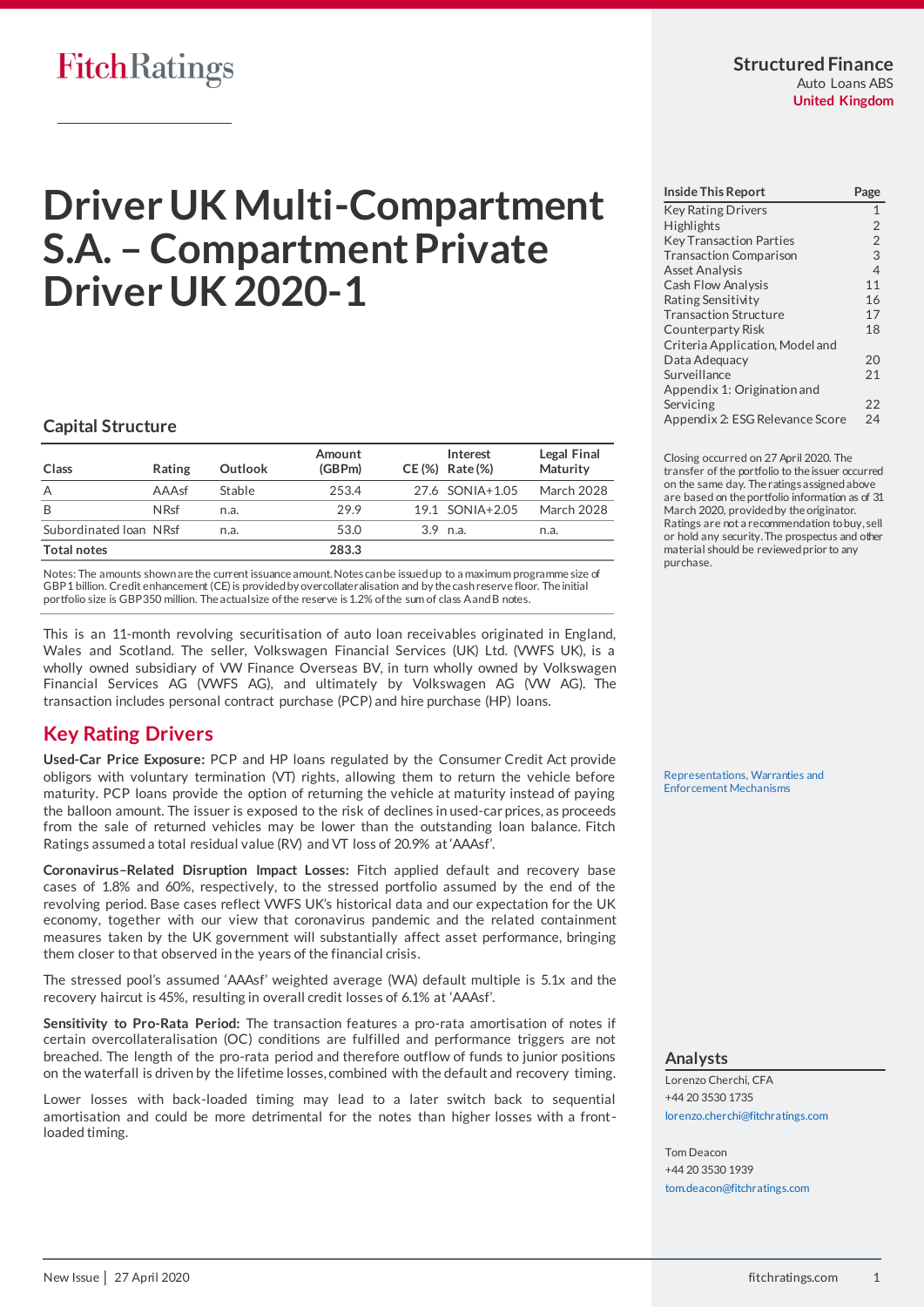**Seller-Related Risks Addressed**: A cash reserve protects the transaction from payment interruption risk for at least five months. Commingling risk is mitigated by a cash advance mechanism upon the seller losing eligibility in line with Fitch's counterparty criteria.

# <span id="page-1-0"></span>**Highlights**

**Cumulative Loss Trigger Key to Ratings:** After the end of the revolving period, the transaction will repay sequentially until the OC of the class A notes reach its target of 33.7%; repayment will then switch to pro rata. Pro-rata repayment prevents the transaction from building up credit enhancement (CE), exposing the rated notes to back-loaded defaults.

In its analysis, Fitch found that – among all performance-based triggers which, if breached, cause the transaction to switch back to sequential repayment (see *Credit Enhancement Increase Conditions* below) – the cumulative net losses ratio trigger is the only one which will be hit in high rating scenario, thereby being key to protecting the senior noteholders.

**Increasing Used Originations:** VWFS UK has seen increasing volumes to finance the purchase of used vehicles over the past three to four years. While used borrowers are still more likely to choose the HP contract compared to new borrowers, PCP is now the preferred contract type for used borrowers as well. Loans to finance the purchase of used vehicles have a higher default expectation as informed by historical evidence. This has been accounted for in our stress projection of a stressed portfolio composition during the revolving period.

**Libor Exposure:** the transaction does not have exposure to Libor. The asset pool pays a fixed interest rate and the notes pay a coupon linked to SONIA.

**Minimal Credit Impact from ESG:** The highest level of ESG credit relevance is a score of '3', meaning that ESG issues are credit neutral or have only a minimal credit impact on the transaction, either due to their nature or the way in which they are being managed. See ESG Navigator in *Appendix 2*.

# <span id="page-1-1"></span>**Key Transaction Parties**

#### **Key Transaction Parties**

| Role                            | Name                                                                                     | <b>Fitch rating</b> |
|---------------------------------|------------------------------------------------------------------------------------------|---------------------|
| Issuer                          | Driver UK Multi-Compartment S.A. - Not rated<br>Compartment Private Driver UK 2020-<br>1 |                     |
| Originator, seller and servicer | Volkswagen Financial Services (UK) Ltd Not rated                                         |                     |
| Account bank                    | Elavon Financial Services DAC                                                            | $AA$ -/Stable/F1+   |
| Trustee                         | Intertrust Trustees GmbH                                                                 | Not rated           |
| Swap provider (class A swap)    | DZ Bank AG Deutsche Zentral-<br>Genossenschaftsbank                                      | AA-/Negative/F1+    |
| Swap provider (class B swap)    | Banco Santander, S.A.                                                                    | A-/Negative/F2      |
| Corporate services provider     | Circumference FS (Luxembourg) S.A.                                                       | Not rated           |

Note: Banco Santander, S.A. has a derivative counterparty rating of 'A(dcr)'. Source: Fitch Ratings, Driver UK Multi-Compartment S.A. –Compartment Private Driver UK 2020-1

#### <span id="page-1-2"></span>**Applicable Criteria**

[Global Structured Finance Rating Criteria](https://app.fitchconnect.com/search/research/article/RPT_10073280)  [\(May 2019\)](https://app.fitchconnect.com/search/research/article/RPT_10073280)

[Consumer ABS Rating Criteria](https://app.fitchconnect.com/search/research/article/RPT_10101290)  [\(December 2019\)](https://app.fitchconnect.com/search/research/article/RPT_10101290)

[Consumer ABS Rating Criteria](https://app.fitchconnect.com/search/research/article/RPT_10101556) – Residual [Value Addendum \(December 2019\)](https://app.fitchconnect.com/search/research/article/RPT_10101556) [Structured Finance and Covered Bonds](https://app.fitchconnect.com/search/research/article/RPT_10108544) 

[Counterparty Rating Criteria \(January 2020\)](https://app.fitchconnect.com/search/research/article/RPT_10108544)

[Structured Finance and Covered Bonds](https://app.fitchconnect.com/search/research/article/RPT_10108546)  [Counterparty Rating Criteria: Derivative](https://app.fitchconnect.com/search/research/article/RPT_10108546)  Addendum [\(January 2020\)](https://app.fitchconnect.com/search/research/article/RPT_10108546)

[Structured Finance and Covered Bonds](https://app.fitchconnect.com/search/research/article/RPT_10103887)  [Interest Rate Stresses Rating Criteria](https://app.fitchconnect.com/search/research/article/RPT_10103887)  [\(December 2019\)](https://app.fitchconnect.com/search/research/article/RPT_10103887)

[Fitch Ratings Interest Rate Stress](https://app.fitchconnect.com/search/research/article/RPT_10104368)  [Assumptions for Structured Finance and](https://app.fitchconnect.com/search/research/article/RPT_10104368)  [Covered Bonds \(Excel\) \(December 2019\)](https://app.fitchconnect.com/search/research/article/RPT_10104368) [Structured Finance and Covered Bonds](https://app.fitchconnect.com/search/research/article/RPT_10108983)  [Country Risk Rating Criteria \(February 2020\)](https://app.fitchconnect.com/search/research/article/RPT_10108983)

#### **Related Research**

[Global Economic Outlook: Crisis Update Late](https://app.fitchconnect.com/search/research/article/RPT_10119280)  April 2020 - [Coronavirus Recession](https://app.fitchconnect.com/search/research/article/RPT_10119280) [Unparalleled \(April 2020\)](https://app.fitchconnect.com/search/research/article/RPT_10119280)

[Car Market Shutdown Will Affect UK Auto](https://app.fitchconnect.com/search/research/article/PR_10117954)  [ABS Assumptions \(April 2020\)](https://app.fitchconnect.com/search/research/article/PR_10117954)

[European Auto ABS Index](https://app.fitchconnect.com/search/research/article/RPT_10111335) – 1Q20 [\(February 2020\)](https://app.fitchconnect.com/search/research/article/RPT_10111335)

[UK Auto Transactions' Sensitivity to Car Value](https://app.fitchconnect.com/search/research/article/RPT_10101120)  [Decline \(November 2019\)](https://app.fitchconnect.com/search/research/article/RPT_10101120)

[What Investors Want to Know: Voluntary](https://app.fitchconnect.com/search/research/article/RPT_10067461)  [Terminations Growth Does Not Trigger UK](https://app.fitchconnect.com/search/research/article/RPT_10067461)  [Auto ABS Rating Actions \(May 2019\)](https://app.fitchconnect.com/search/research/article/RPT_10067461)

[Cars and the World Economy \(May 2019\)](https://app.fitchconnect.com/search/research/article/RPT_10076111) [ABS Compare \(April 2020\)](https://app.fitchconnect.com/search/research/article/RPT_10116872)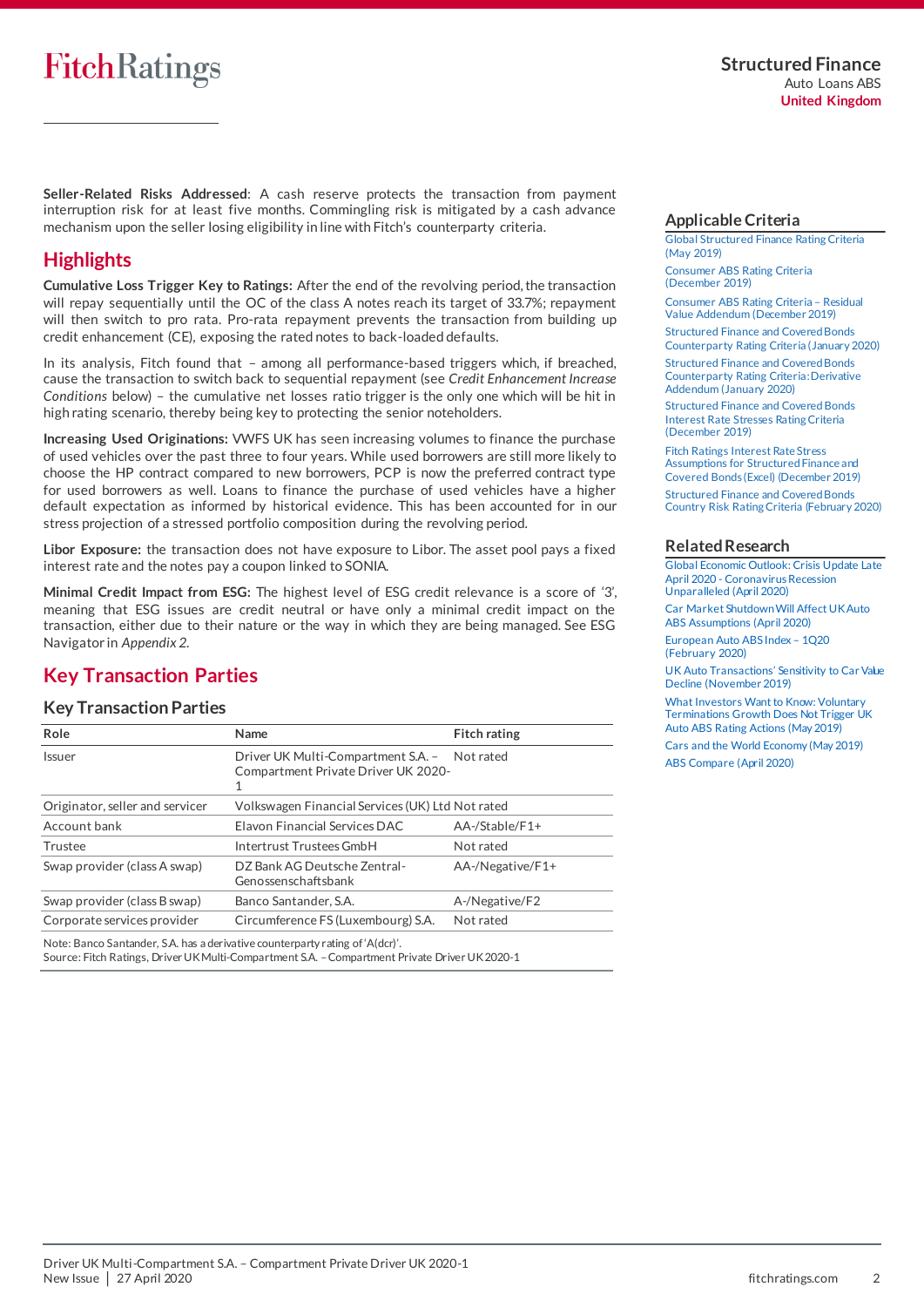# <span id="page-2-0"></span>**Transaction Comparison**

These four transactions were selected for comparison due to their similarity, in terms of financed assets, with Private Driver UK 2020-1 Plc. All selected transactions are securitisation of UK auto loans, including HP and PCP.

### **Transaction Comparison**

| Closing<br>April 2020<br><b>March 2019</b><br>April 2020<br>Feb 2020<br>May 2019<br>UK<br><b>UK</b><br><b>UK</b><br>UK<br><b>UK</b><br>Country of assets<br><b>VWFSUK</b><br><b>VWFSUK</b><br><b>VWFSUK</b><br><b>BMW FSGB</b><br>Close Brothers<br>Seller<br>Total issuance (GBPm)<br>283.3<br>502.8<br>393.1<br>352.9<br>4,585.5<br>Class A<br>Class<br>Class A<br>Class A<br>Class A<br>Class A<br>AAAsf<br>AAAsf<br>AAAsf<br>AAAsf<br>AAAsf<br>Rating<br>253.4<br>3,974.3<br>450<br>300.0<br>300.0<br>Amount<br>27.6<br>Credit enhancement (%)<br>32.2<br>28.1<br>24.5<br>15.9<br>Class<br>Class B<br>Class B<br>Class B<br>Class B<br>Sub-note<br>Rating<br><b>NRsf</b><br>$A + sf$<br>AA-sf<br>$A + sf$<br><b>NRsf</b><br>611.2<br>52.8<br>52.6<br>52.9<br>Amount<br>29.9<br>21.7<br>19.6<br>Credit enhancement (%)<br>19.1<br>11.1<br>n.a.<br>Sub-Ioan<br>Sub-Ioan<br>Class <sub>C</sub><br>Class<br>Sub-Ioan<br><b>N</b> Rsf<br><b>NRsf</b><br><b>NRsf</b><br><b>N</b> Rsf<br>Rating<br>40.5<br>53.0<br>955.6<br>68.2<br>Amount<br>Credit enhancement (%)<br>n.a.<br>n.a.<br>n.a.<br>n.a.<br>Portfolio summary<br>11 months<br>12 months<br>12 months<br>Length revolving period<br>24 months<br>12 months<br>$393.1^a$<br>$350.0^{\circ}$<br>$5,813.2^a$<br>620.7 <sup>a</sup><br>352.9<br>Collateral balance (GBPm)<br>Number of receivables<br>17,714<br>388,021<br>32,903<br>18,627<br>54,431<br>19,759<br>Average Ioan balance (GBP)<br>14,982<br>18,865<br>21,104<br>6,484<br>4.0<br>17.0<br>4.3<br>35.3<br>14.8<br>WA seasoning (months)<br>43.2<br>29.9<br>42.6<br>11.3<br>36.9<br>WA remaining term (months)<br>Collateral by balance (%)<br>54.7<br>69.9<br>60.4<br>70.0<br>6.9<br>New vehicles (%)<br>39.6<br>93.1<br>45.3<br>30.1<br>30.0<br>Used vehicles (%)<br>Direct debit<br>99.9<br>99.8<br>99.9<br>100.0<br>100.0<br>Fitch assumptions (%)<br>Default rate<br>2.4<br>2.5<br>1.8<br>1.3<br>1.4<br>40.0<br>60.0<br>65.0<br>65.0<br>60.0<br>Recovery rate<br>9.2<br>9.6<br>9.1<br>8.7<br>14.4<br>'AAAsf' RDR<br>33.0<br>35.8<br>35.8<br>33.0<br>22.0<br>'AAAsf' RRR<br>5.6<br>5.9<br>11.2<br>'AAAsf' RLR (instalments)<br>6.1<br>6.4 | Driver UK Multi-<br>Compartment S.A. -<br><b>Compartment Private</b><br><b>Driver UK 2020-1</b> | Driver UK Master S.A. Driver UK Master S.A.<br>- Compartment 2 | - Compartment 5 | <b>Bavarian Sky UK</b><br>3 Plc | Orbita<br>Funding 2020-1 Plc |
|--------------------------------------------------------------------------------------------------------------------------------------------------------------------------------------------------------------------------------------------------------------------------------------------------------------------------------------------------------------------------------------------------------------------------------------------------------------------------------------------------------------------------------------------------------------------------------------------------------------------------------------------------------------------------------------------------------------------------------------------------------------------------------------------------------------------------------------------------------------------------------------------------------------------------------------------------------------------------------------------------------------------------------------------------------------------------------------------------------------------------------------------------------------------------------------------------------------------------------------------------------------------------------------------------------------------------------------------------------------------------------------------------------------------------------------------------------------------------------------------------------------------------------------------------------------------------------------------------------------------------------------------------------------------------------------------------------------------------------------------------------------------------------------------------------------------------------------------------------------------------------------------------------------------------------------------------------------------------------------------------------------------------------------------------------------------------------------------------------------------------------------------------------------|-------------------------------------------------------------------------------------------------|----------------------------------------------------------------|-----------------|---------------------------------|------------------------------|
|                                                                                                                                                                                                                                                                                                                                                                                                                                                                                                                                                                                                                                                                                                                                                                                                                                                                                                                                                                                                                                                                                                                                                                                                                                                                                                                                                                                                                                                                                                                                                                                                                                                                                                                                                                                                                                                                                                                                                                                                                                                                                                                                                              |                                                                                                 |                                                                |                 |                                 |                              |
|                                                                                                                                                                                                                                                                                                                                                                                                                                                                                                                                                                                                                                                                                                                                                                                                                                                                                                                                                                                                                                                                                                                                                                                                                                                                                                                                                                                                                                                                                                                                                                                                                                                                                                                                                                                                                                                                                                                                                                                                                                                                                                                                                              |                                                                                                 |                                                                |                 |                                 |                              |
|                                                                                                                                                                                                                                                                                                                                                                                                                                                                                                                                                                                                                                                                                                                                                                                                                                                                                                                                                                                                                                                                                                                                                                                                                                                                                                                                                                                                                                                                                                                                                                                                                                                                                                                                                                                                                                                                                                                                                                                                                                                                                                                                                              |                                                                                                 |                                                                |                 |                                 |                              |
|                                                                                                                                                                                                                                                                                                                                                                                                                                                                                                                                                                                                                                                                                                                                                                                                                                                                                                                                                                                                                                                                                                                                                                                                                                                                                                                                                                                                                                                                                                                                                                                                                                                                                                                                                                                                                                                                                                                                                                                                                                                                                                                                                              |                                                                                                 |                                                                |                 |                                 |                              |
|                                                                                                                                                                                                                                                                                                                                                                                                                                                                                                                                                                                                                                                                                                                                                                                                                                                                                                                                                                                                                                                                                                                                                                                                                                                                                                                                                                                                                                                                                                                                                                                                                                                                                                                                                                                                                                                                                                                                                                                                                                                                                                                                                              |                                                                                                 |                                                                |                 |                                 |                              |
|                                                                                                                                                                                                                                                                                                                                                                                                                                                                                                                                                                                                                                                                                                                                                                                                                                                                                                                                                                                                                                                                                                                                                                                                                                                                                                                                                                                                                                                                                                                                                                                                                                                                                                                                                                                                                                                                                                                                                                                                                                                                                                                                                              |                                                                                                 |                                                                |                 |                                 |                              |
|                                                                                                                                                                                                                                                                                                                                                                                                                                                                                                                                                                                                                                                                                                                                                                                                                                                                                                                                                                                                                                                                                                                                                                                                                                                                                                                                                                                                                                                                                                                                                                                                                                                                                                                                                                                                                                                                                                                                                                                                                                                                                                                                                              |                                                                                                 |                                                                |                 |                                 |                              |
|                                                                                                                                                                                                                                                                                                                                                                                                                                                                                                                                                                                                                                                                                                                                                                                                                                                                                                                                                                                                                                                                                                                                                                                                                                                                                                                                                                                                                                                                                                                                                                                                                                                                                                                                                                                                                                                                                                                                                                                                                                                                                                                                                              |                                                                                                 |                                                                |                 |                                 |                              |
|                                                                                                                                                                                                                                                                                                                                                                                                                                                                                                                                                                                                                                                                                                                                                                                                                                                                                                                                                                                                                                                                                                                                                                                                                                                                                                                                                                                                                                                                                                                                                                                                                                                                                                                                                                                                                                                                                                                                                                                                                                                                                                                                                              |                                                                                                 |                                                                |                 |                                 |                              |
|                                                                                                                                                                                                                                                                                                                                                                                                                                                                                                                                                                                                                                                                                                                                                                                                                                                                                                                                                                                                                                                                                                                                                                                                                                                                                                                                                                                                                                                                                                                                                                                                                                                                                                                                                                                                                                                                                                                                                                                                                                                                                                                                                              |                                                                                                 |                                                                |                 |                                 |                              |
|                                                                                                                                                                                                                                                                                                                                                                                                                                                                                                                                                                                                                                                                                                                                                                                                                                                                                                                                                                                                                                                                                                                                                                                                                                                                                                                                                                                                                                                                                                                                                                                                                                                                                                                                                                                                                                                                                                                                                                                                                                                                                                                                                              |                                                                                                 |                                                                |                 |                                 |                              |
|                                                                                                                                                                                                                                                                                                                                                                                                                                                                                                                                                                                                                                                                                                                                                                                                                                                                                                                                                                                                                                                                                                                                                                                                                                                                                                                                                                                                                                                                                                                                                                                                                                                                                                                                                                                                                                                                                                                                                                                                                                                                                                                                                              |                                                                                                 |                                                                |                 |                                 |                              |
|                                                                                                                                                                                                                                                                                                                                                                                                                                                                                                                                                                                                                                                                                                                                                                                                                                                                                                                                                                                                                                                                                                                                                                                                                                                                                                                                                                                                                                                                                                                                                                                                                                                                                                                                                                                                                                                                                                                                                                                                                                                                                                                                                              |                                                                                                 |                                                                |                 |                                 |                              |
|                                                                                                                                                                                                                                                                                                                                                                                                                                                                                                                                                                                                                                                                                                                                                                                                                                                                                                                                                                                                                                                                                                                                                                                                                                                                                                                                                                                                                                                                                                                                                                                                                                                                                                                                                                                                                                                                                                                                                                                                                                                                                                                                                              |                                                                                                 |                                                                |                 |                                 |                              |
|                                                                                                                                                                                                                                                                                                                                                                                                                                                                                                                                                                                                                                                                                                                                                                                                                                                                                                                                                                                                                                                                                                                                                                                                                                                                                                                                                                                                                                                                                                                                                                                                                                                                                                                                                                                                                                                                                                                                                                                                                                                                                                                                                              |                                                                                                 |                                                                |                 |                                 |                              |
|                                                                                                                                                                                                                                                                                                                                                                                                                                                                                                                                                                                                                                                                                                                                                                                                                                                                                                                                                                                                                                                                                                                                                                                                                                                                                                                                                                                                                                                                                                                                                                                                                                                                                                                                                                                                                                                                                                                                                                                                                                                                                                                                                              |                                                                                                 |                                                                |                 |                                 |                              |
|                                                                                                                                                                                                                                                                                                                                                                                                                                                                                                                                                                                                                                                                                                                                                                                                                                                                                                                                                                                                                                                                                                                                                                                                                                                                                                                                                                                                                                                                                                                                                                                                                                                                                                                                                                                                                                                                                                                                                                                                                                                                                                                                                              |                                                                                                 |                                                                |                 |                                 |                              |
|                                                                                                                                                                                                                                                                                                                                                                                                                                                                                                                                                                                                                                                                                                                                                                                                                                                                                                                                                                                                                                                                                                                                                                                                                                                                                                                                                                                                                                                                                                                                                                                                                                                                                                                                                                                                                                                                                                                                                                                                                                                                                                                                                              |                                                                                                 |                                                                |                 |                                 |                              |
|                                                                                                                                                                                                                                                                                                                                                                                                                                                                                                                                                                                                                                                                                                                                                                                                                                                                                                                                                                                                                                                                                                                                                                                                                                                                                                                                                                                                                                                                                                                                                                                                                                                                                                                                                                                                                                                                                                                                                                                                                                                                                                                                                              |                                                                                                 |                                                                |                 |                                 |                              |
|                                                                                                                                                                                                                                                                                                                                                                                                                                                                                                                                                                                                                                                                                                                                                                                                                                                                                                                                                                                                                                                                                                                                                                                                                                                                                                                                                                                                                                                                                                                                                                                                                                                                                                                                                                                                                                                                                                                                                                                                                                                                                                                                                              |                                                                                                 |                                                                |                 |                                 |                              |
|                                                                                                                                                                                                                                                                                                                                                                                                                                                                                                                                                                                                                                                                                                                                                                                                                                                                                                                                                                                                                                                                                                                                                                                                                                                                                                                                                                                                                                                                                                                                                                                                                                                                                                                                                                                                                                                                                                                                                                                                                                                                                                                                                              |                                                                                                 |                                                                |                 |                                 |                              |
|                                                                                                                                                                                                                                                                                                                                                                                                                                                                                                                                                                                                                                                                                                                                                                                                                                                                                                                                                                                                                                                                                                                                                                                                                                                                                                                                                                                                                                                                                                                                                                                                                                                                                                                                                                                                                                                                                                                                                                                                                                                                                                                                                              |                                                                                                 |                                                                |                 |                                 |                              |
|                                                                                                                                                                                                                                                                                                                                                                                                                                                                                                                                                                                                                                                                                                                                                                                                                                                                                                                                                                                                                                                                                                                                                                                                                                                                                                                                                                                                                                                                                                                                                                                                                                                                                                                                                                                                                                                                                                                                                                                                                                                                                                                                                              |                                                                                                 |                                                                |                 |                                 |                              |
|                                                                                                                                                                                                                                                                                                                                                                                                                                                                                                                                                                                                                                                                                                                                                                                                                                                                                                                                                                                                                                                                                                                                                                                                                                                                                                                                                                                                                                                                                                                                                                                                                                                                                                                                                                                                                                                                                                                                                                                                                                                                                                                                                              |                                                                                                 |                                                                |                 |                                 |                              |
|                                                                                                                                                                                                                                                                                                                                                                                                                                                                                                                                                                                                                                                                                                                                                                                                                                                                                                                                                                                                                                                                                                                                                                                                                                                                                                                                                                                                                                                                                                                                                                                                                                                                                                                                                                                                                                                                                                                                                                                                                                                                                                                                                              |                                                                                                 |                                                                |                 |                                 |                              |
|                                                                                                                                                                                                                                                                                                                                                                                                                                                                                                                                                                                                                                                                                                                                                                                                                                                                                                                                                                                                                                                                                                                                                                                                                                                                                                                                                                                                                                                                                                                                                                                                                                                                                                                                                                                                                                                                                                                                                                                                                                                                                                                                                              |                                                                                                 |                                                                |                 |                                 |                              |
|                                                                                                                                                                                                                                                                                                                                                                                                                                                                                                                                                                                                                                                                                                                                                                                                                                                                                                                                                                                                                                                                                                                                                                                                                                                                                                                                                                                                                                                                                                                                                                                                                                                                                                                                                                                                                                                                                                                                                                                                                                                                                                                                                              |                                                                                                 |                                                                |                 |                                 |                              |
|                                                                                                                                                                                                                                                                                                                                                                                                                                                                                                                                                                                                                                                                                                                                                                                                                                                                                                                                                                                                                                                                                                                                                                                                                                                                                                                                                                                                                                                                                                                                                                                                                                                                                                                                                                                                                                                                                                                                                                                                                                                                                                                                                              |                                                                                                 |                                                                |                 |                                 |                              |
|                                                                                                                                                                                                                                                                                                                                                                                                                                                                                                                                                                                                                                                                                                                                                                                                                                                                                                                                                                                                                                                                                                                                                                                                                                                                                                                                                                                                                                                                                                                                                                                                                                                                                                                                                                                                                                                                                                                                                                                                                                                                                                                                                              |                                                                                                 |                                                                |                 |                                 |                              |
|                                                                                                                                                                                                                                                                                                                                                                                                                                                                                                                                                                                                                                                                                                                                                                                                                                                                                                                                                                                                                                                                                                                                                                                                                                                                                                                                                                                                                                                                                                                                                                                                                                                                                                                                                                                                                                                                                                                                                                                                                                                                                                                                                              |                                                                                                 |                                                                |                 |                                 |                              |
|                                                                                                                                                                                                                                                                                                                                                                                                                                                                                                                                                                                                                                                                                                                                                                                                                                                                                                                                                                                                                                                                                                                                                                                                                                                                                                                                                                                                                                                                                                                                                                                                                                                                                                                                                                                                                                                                                                                                                                                                                                                                                                                                                              |                                                                                                 |                                                                |                 |                                 |                              |
|                                                                                                                                                                                                                                                                                                                                                                                                                                                                                                                                                                                                                                                                                                                                                                                                                                                                                                                                                                                                                                                                                                                                                                                                                                                                                                                                                                                                                                                                                                                                                                                                                                                                                                                                                                                                                                                                                                                                                                                                                                                                                                                                                              |                                                                                                 |                                                                |                 |                                 |                              |
|                                                                                                                                                                                                                                                                                                                                                                                                                                                                                                                                                                                                                                                                                                                                                                                                                                                                                                                                                                                                                                                                                                                                                                                                                                                                                                                                                                                                                                                                                                                                                                                                                                                                                                                                                                                                                                                                                                                                                                                                                                                                                                                                                              |                                                                                                 |                                                                |                 |                                 |                              |
| 'AAAsf' VT loss<br>2.2<br>3.0<br>3.4<br>2.1<br>1.7                                                                                                                                                                                                                                                                                                                                                                                                                                                                                                                                                                                                                                                                                                                                                                                                                                                                                                                                                                                                                                                                                                                                                                                                                                                                                                                                                                                                                                                                                                                                                                                                                                                                                                                                                                                                                                                                                                                                                                                                                                                                                                           |                                                                                                 |                                                                |                 |                                 |                              |
| 'AAAsf' RV loss<br>18.8<br>19.7<br>19.1<br>20.8<br>3.4                                                                                                                                                                                                                                                                                                                                                                                                                                                                                                                                                                                                                                                                                                                                                                                                                                                                                                                                                                                                                                                                                                                                                                                                                                                                                                                                                                                                                                                                                                                                                                                                                                                                                                                                                                                                                                                                                                                                                                                                                                                                                                       |                                                                                                 |                                                                |                 |                                 |                              |

<sup>a</sup> Discounted

Note: The default, recoveries, RV and VT assumptions listed above are based on those assigned upon closing (or last renewal) of the transactions. They do not consider any subsequent revision.

Source: Fitch Ratings, Driver UK Multi-Compartment S.A. – Compartment Private Driver UK 2020-1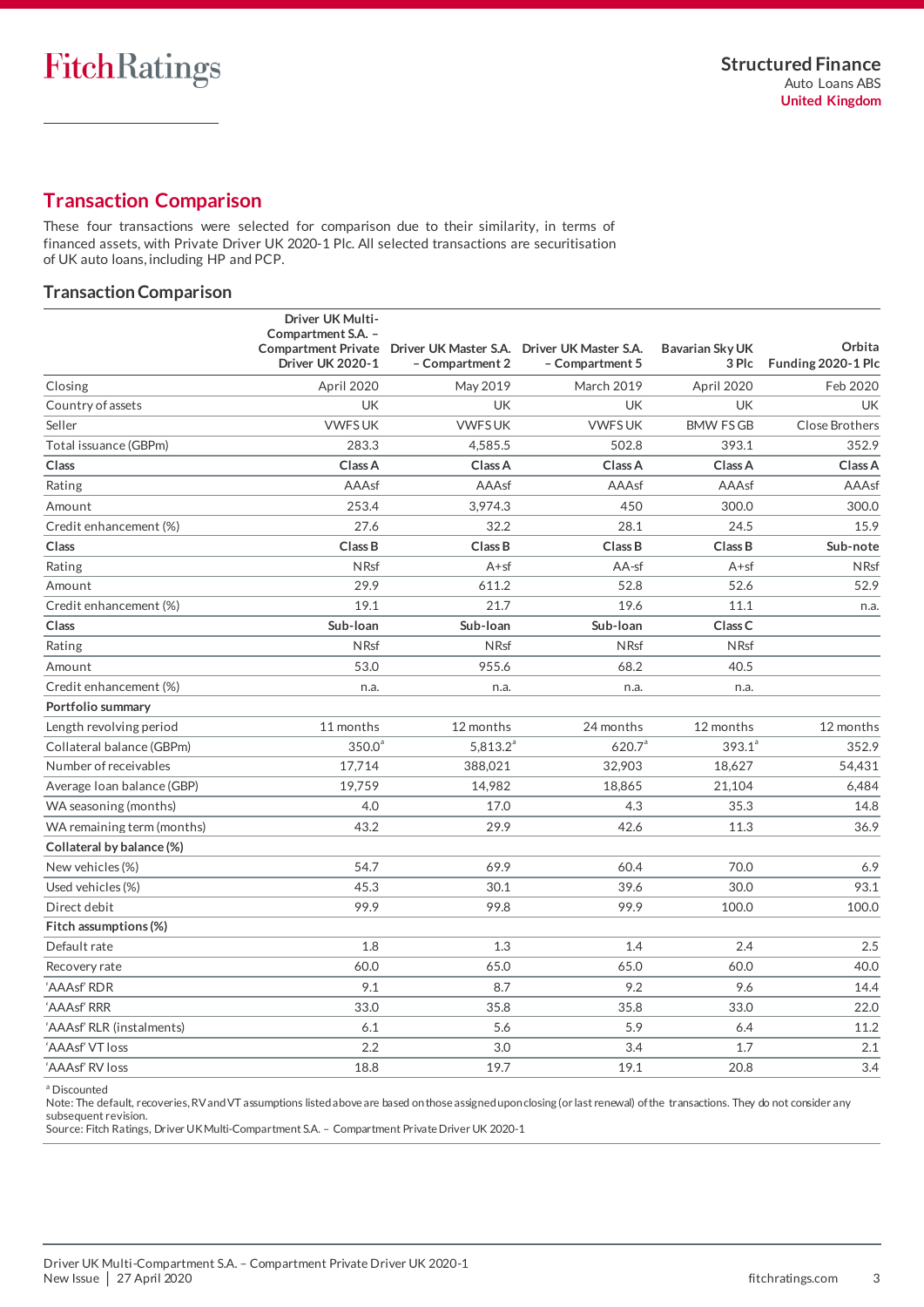# <span id="page-3-0"></span>**Asset Analysis**

### **Key Asset EligibilityCriteria**

For the initial asset purchase, and for additional purchases during the replenishment period, the following eligibility criteria, among others, have to be fulfilled.

- The purchase of the initial or additional receivables will not cause a breach of the following concentration limits:
	- maximum 50% of the discounted portfolio corresponds to used vehicles;
	- maximum 40% of the discounted portfolio is PCP used vehicles;
	- maximum 10% of the discounted portfolio is non-VW Group brand vehicles;
- None of the obligors is an affiliate of VWFS UK;
- Obligors reside/are registered in England, Scotland or Wales;
- Obligors have no pending bankruptcy or insolvency proceeding against them;
- Receivables are denominated in sterling;
- Receivables are non-delinquent;
- The financing contracts are governed by the laws of England and Wales or Scotland;
- The financing contracts are legal, valid, binding and enforceable;
- The status and enforceability of the receivables is not impaired due to warranty claims or any other rights of the obligor (even if the issuer knew or could have known on the cut-off date of the existence of such defences or rights);
- The status and enforceability of the receivables is not impaired by set-off rights and that no obligor maintains deposits on accounts with VWFS UK;
- At least one payment has been made under the finance contract as of the cut-off date;
- Maximum original term of 72 months;
- The terms of the contracts require the obligor to pay all related insurance, repair/maintenance and taxes in respect of the vehicle;
- Maximum single-obligor exposure of 0.5% of the discounted portfolio balance;
- The receivables mature between six and 71 months from the closing date;
- The vehicle relating to a PCP agreement must not be a Porsche; and
- The obligor of the receivable is not credit-impaired according to information obtained either from a third party or in the course of VWFS UK's servicing procedures.

#### **Portfolio Summary**

The loan receivables have all been originated by VWFS UK to private and commercial borrowers. The portfolio composition used by Fitch in its analysis is based on a pool with a cutoff date of March 2020. The portfolio is well distributed across the UK and shows no significant single borrower concentration, with the largest borrower and top 10 obligors corresponding to 0.07% and 0.60% of the pool, respectively. The key pool characteristics are included in the table below.

### **Key Characteristics of the Portfolio as at 31 March 2020**

|                                             | Replenishment criteria | Portfolio   |
|---------------------------------------------|------------------------|-------------|
| Number of loans                             |                        | 17.714      |
| Total discounted Ioan balance (GBP)         |                        | 350.013.365 |
| Average outstanding discounted loan balance |                        | 19.759      |
| WA original term (months)                   |                        |             |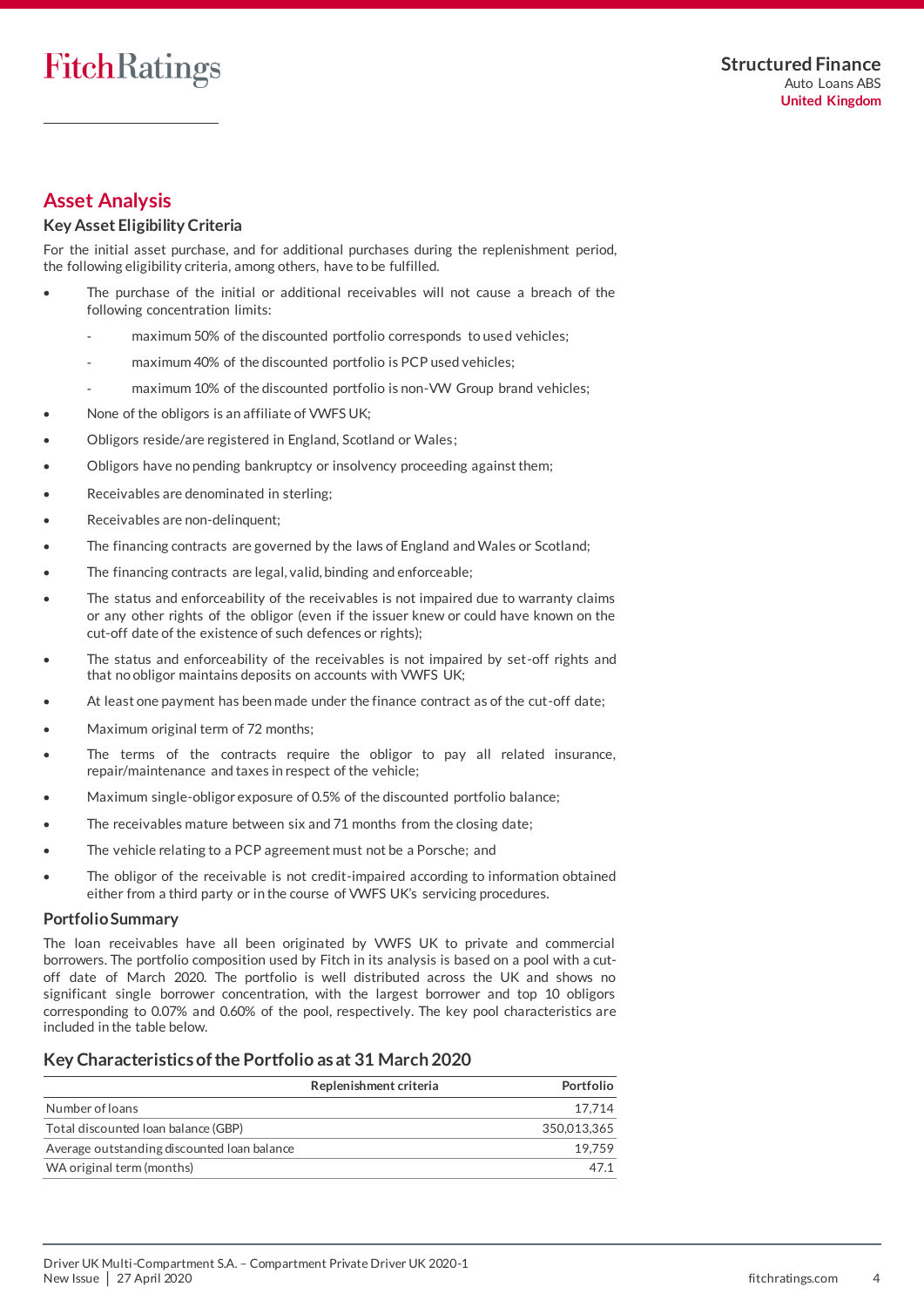### **Key Characteristics of the Portfolio as at 31 March 2020(Cont.)**

|                                | Replenishment criteria                                                                                 | Portfolio |
|--------------------------------|--------------------------------------------------------------------------------------------------------|-----------|
| WA remaining term (months)     |                                                                                                        | 43.2      |
| WA seasoning                   |                                                                                                        | 4.0       |
| New (%)                        |                                                                                                        | 54.7      |
| Used $(\%)$                    | $\leq 50$                                                                                              | 45.3      |
| PCP used (%)                   | $\leq 40$                                                                                              | 38.8      |
| Non-VW Group vehicles          | $\leq 10$                                                                                              | 0.4       |
| WA effective interest rate (%) |                                                                                                        | 6.3       |
| Residual value (%)             |                                                                                                        | 48.9      |
| Top 1 borrower                 | $\leq 0.5$                                                                                             | 0.07      |
| Top 10 borrowers (%)           |                                                                                                        | 0.60      |
| Direct debit (%)               |                                                                                                        | 99.9      |
|                                | Source: Fitch Ratings, Private Driver UK Multi-Compartment S.A. – Compartment Private Driver UK 2020-1 |           |

**Performance Triggers and Early Amortisation Events**

The revolving period will irreversibly end upon the occurrence of any of the following.

- a. A servicer replacement event;
- b. The accumulation balance on two consecutive payment dates exceeds 15% of the outstanding discounted portfolio balance;
- c. Class A actual OC percentage falls below 27.6% on any payment date after three periods from the initial issue date;
- d. VWFS UK ceases to be an affiliate of VWFS AG or of any of its successors;
- e. Seller fails to perform repurchase related obligations;
- f. Issuer fails to replace the swap counterparty within 30 calendar days of termination or the swap counterparty does not post collateral according to provisions;
- g. Foreclosure event (issuer insolvency events); or
- h. Credit enhancement increase condition is in effect.

#### **Credit Enhancement Increase Conditions**

| Trigger variable                             | Condition                                                                                      | Trigger level (%) |
|----------------------------------------------|------------------------------------------------------------------------------------------------|-------------------|
| Dynamic net loss ratio                       | Weighted average seasoning (WAS) of portfolio is $\leq 12$<br>months                           | 0.25              |
|                                              | WAS of portfolio is $>12$ and $\leq$ 22 months                                                 | 0.45              |
|                                              | WAS of portfolio is $>22$ and $\leq$ 34 months                                                 | 2.0               |
|                                              | WAS of portfolio is > 34 months                                                                | n.a.              |
| Cumulative net loss ratio                    | From the issue date to October 2020 (exclusive)                                                | 0.8               |
|                                              | From October 2020 to the end of the revolving period                                           | 1.6               |
|                                              | After the revolving period                                                                     | 4.0               |
| Late delinguency ratio                       | On any payment date until 25 March 2021                                                        | 0.7               |
|                                              | A servicer replacement event (including servicer insolvency) occurs                            |                   |
| Insolvency of VWFS UK                        |                                                                                                |                   |
| The cash reserve is not at its target amount |                                                                                                |                   |
|                                              | Source: Fitch Ratings, Driver UK Multi-Compartment S.A. – Compartment Private Driver UK 2020-1 |                   |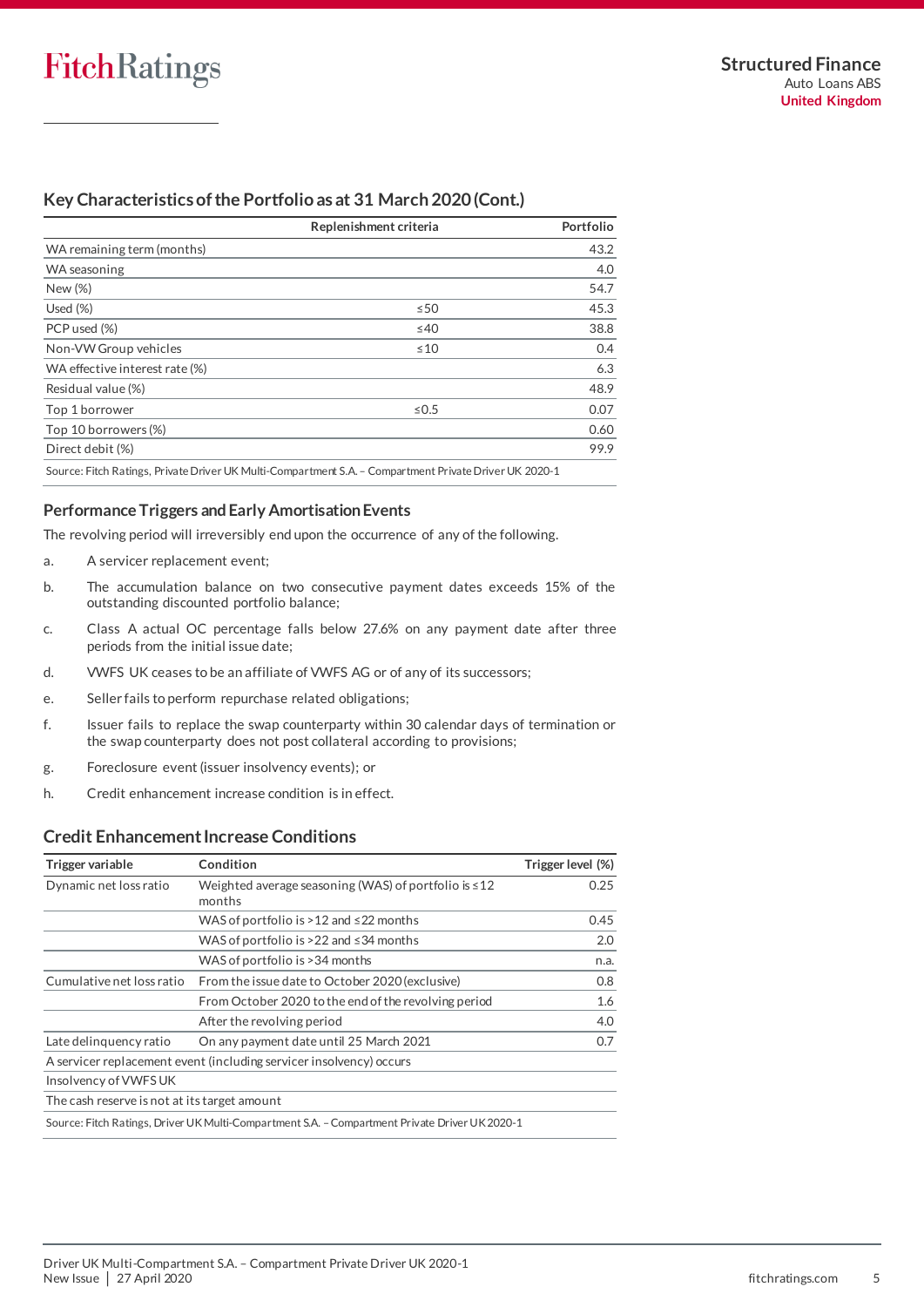The dynamic net loss ratio is defined as the net losses (from default, VT and RV) in the current collection period minus recoveries from previous months' losses over the outstanding balance at the beginning of the month. The trigger is breached if the ratio exceeds the limit on three consecutive payment dates.

The portfolio seasoning may also change as a result of tap issuances. If the dynamic net loss ratio trigger has been breached once, it cannot be cured by switching to a different applicable trigger level, i.e. due to increased seasoning.

The cumulative net loss ratio records net losses since closing, minus any subsequent recoveries of those contracts. The denominator is the sum of all receivables at the time they are transferred to the issuer, including those added during the revolving period.

The late delinquency ratio corresponds to the receivables which are overdue for more than 180 days over the outstanding balance at the beginning of the month.

Should a CE increase condition be in effect during the revolving period, the transaction will enter into early amortisation and the notes will irreversibly amortise sequentia lly.

In Fitch's view, the performance trigger levels are loose compared with the provided historical data from the originators. As a result, in the base-case and mildly stressed scenarios, we assume rather long pro-rata periods.

#### **Portfolio Credit Analysis**

The issuer is exposed to the credit risk of the underlying loan portfolio, to the market value risk of the underlying vehicles and to VT of the agreements. Fitch has analysed the three types of exposure separately, applying the agency's *Consumer ABS Rating Criteria* and *Consumer ABS Rating Criteria – Residual Value Addendum*, available [at www.fitchratings.com](http://www.fitchratings.com/) .

Fitch derived base-case default, recovery, prepayment, RV and VT assumptions based on historical performance and portfolio data provided by the originator, and incorporating different stresses for the relevant rating levels. In our asset analysis, we considered that, in light of the health crisis due to the coronavirus pandemic and the impact that related containment measures will have on the UK's economy, recent years of good performance may not necessarily be predictive of losses in the portfolio.

#### *Default Risk*

Fitch reviewed separate default data per origination vintage split by various sub-pools provided by VWFS UK. Fitch analysed the data and observed that new vehicles were performing better than used vehicles. In addition, the low share of HP in the final pool and the projected pool at the end of the revolving period meant that a differentiation by contract type would not be meaningful. Based on the above, Fitch decided to assign a separate default base case to new and used vehicles.

Historical default rates by sub-pool in VWFS UK's loan portfolio are shown in the following charts. We received vintages since 2002 and the charts include those since 2006.



### **Gross Losses - New Vehicles**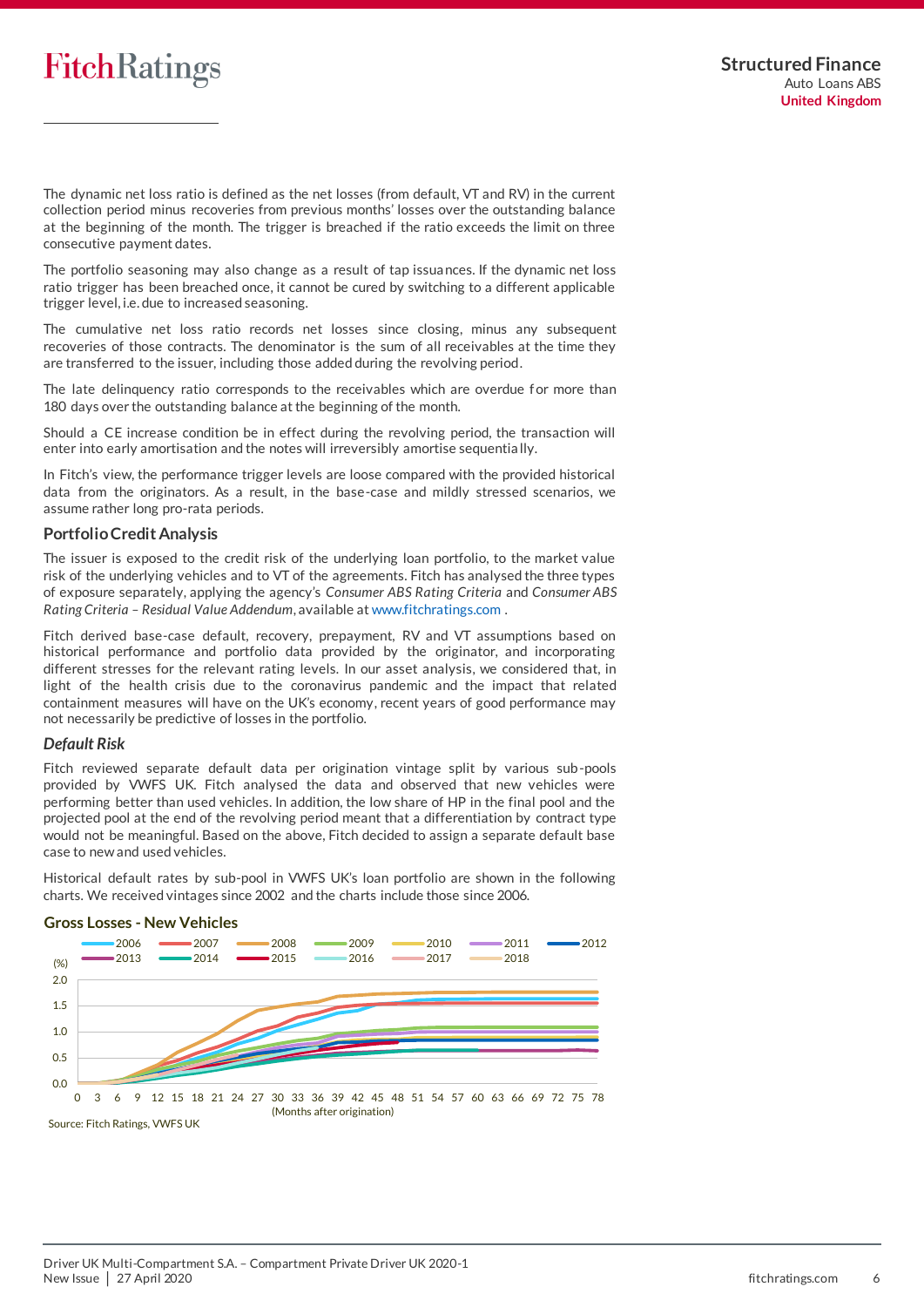#### **Gross Losses - Used Vehicles**



Source: VWFS UK, Fitch Ratings

The cumulative default charts above are based on hostile terminations according to the credit and collection policies of the originator. In most cases, this occurs when the loan is 90 days' past due, although there may be some loans in later delinquency buckets which are not yet terminated. This is mostly due to certain write-off policies relating to vulnerable customers. In any event, the percentage of these contracts is low.

Fitch has assumed a base-case default rate of 1.4% and 2.25% for new and used vehicles, respectively. This assumption is based on the observed historical performance, taking into account that the coronavirus outbreak and the containment measures taken by the UK government to limit its spread will materially worsen future asset performance as described in *Asset Outlook* above. We expect performance to worsen materially, getting closer to the levels experienced during the financial crisis. The package of support measures already announced by the government, together with our expectation that the crisis will be fairly short-lived make a rapid bounce-back recovery likely, which we have incorporated in our assumptions.

Fitch has assumed a migration of the pool considering the observed origination trends between PCP and HP split in new and used. Specifically, we assumed a shift towards used vehicles, which total 45% of stressed portfolio. This resulted in a WA overall portfolio base case default expectation of 1.8%.

Fitch stressed the expected base case with a 'AAAsf' default multiple of 5.25x and 5.0x for new and used vehicles, respectively. The multiples take into account, among other factors, the length of the revolving period, the absolute level of expected defaults, the sustained growth in origination figures (particularly on PCP) and the adequate extent and quality of available data.

We supplemented our analysis of VWFS UK's historical performance data with peer comparisons against UK originators.

#### *Recovery Rates*

Recovery data from hostile terminations were provided on a cumulative basis since 2002. The chart below shows recoveries since 2006. Fitch has derived a base case of 60% for both new and used vehicles. In setting our assumption we have considered that the containment measures to counter the coronavirus spread are likely to impose a contraction in the repossession and sale of the vehicles, at least in the near-term, which we expect to revert to the usual levels thereafter. The majority of recoveries are proceeds from vehicle sales; in addition, a part of the recoveries consists of cash payments by the borrowers. Fitch considered both secured and unsecured recoveries when setting its recovery assumptions and recovery timings.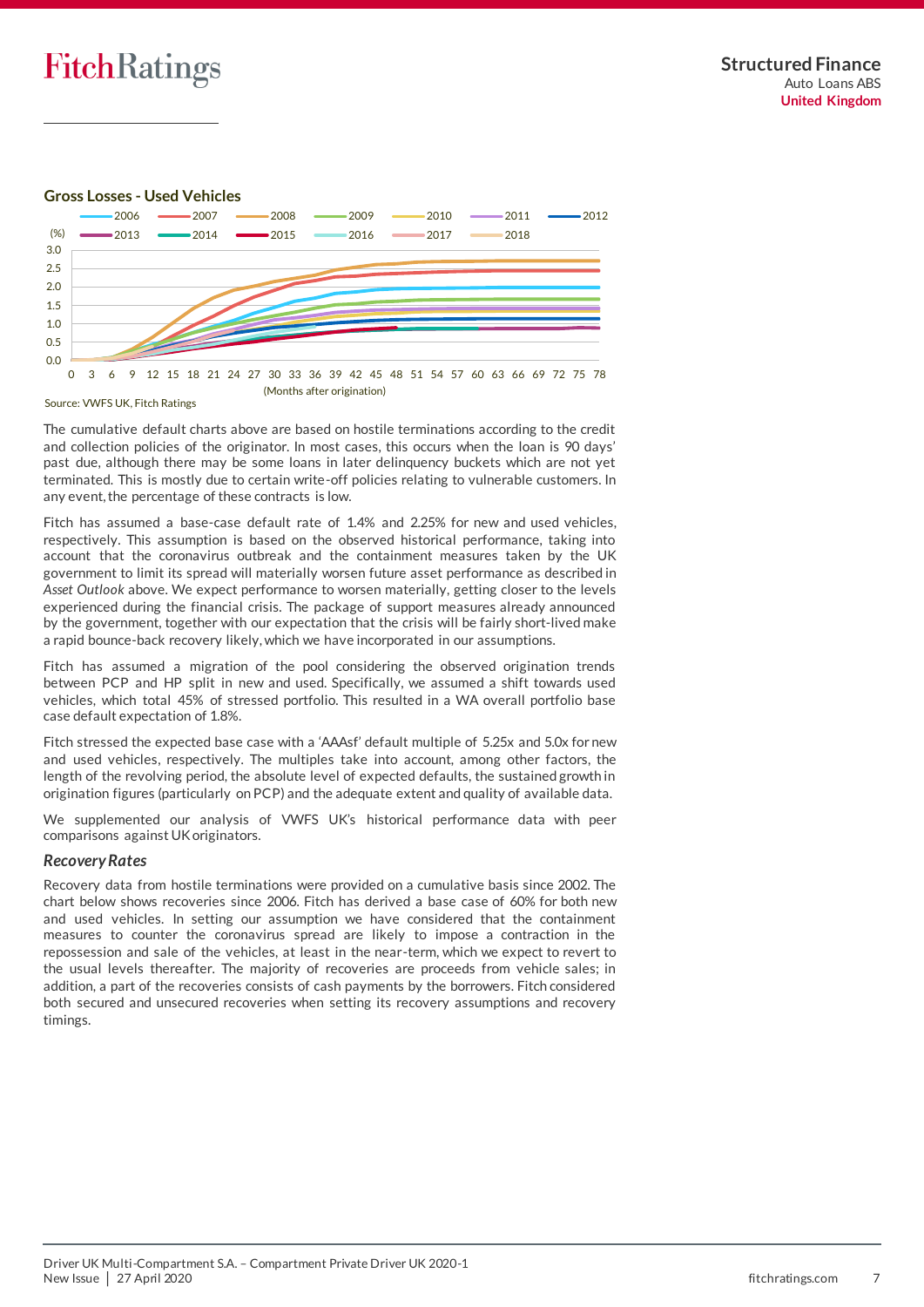

### **Recoveries - Total Book**



We applied recovery haircuts at the median to lower end of our base-case expectations, i.e. a 45% haircut at 'AAAsf'. The haircut reflects the secured nature for the majority of recoveries, our perception of a clearly defined recovery process applied by the originator and the adequate quantity and quality of data.

Fitch's base-case assumptions for the sub-portfolios, the applied stressed pool composition, and rating-specific stress assumptions are summarised in the tables below. Results below are rounded to one decimal point.

#### **Base-Case Expectations**

| (%)                          | Stressed pool weight | Default rate | Recovery rate | Loss rate |
|------------------------------|----------------------|--------------|---------------|-----------|
| New vehicles                 | 55.0                 | 14           | 60.0          | 0.6       |
| Used vehicles                | 45.0                 | 2.3          | 60.0          | 0.9       |
| Stressed pool                | 100.0                | 1.8          | 60.0          |           |
| <b>Source: Fitch Ratings</b> |                      |              |               |           |

#### **Stressed Assumptions**

| (%)                     | Rating default rate | Rating recovery rate | Rating loss rate |
|-------------------------|---------------------|----------------------|------------------|
| AAAsf                   |                     | 33.0                 |                  |
| Base-case stressed pool | 1.8                 | 60.0                 |                  |
| Source: Fitch Ratings   |                     |                      |                  |

#### *Prepayments*

Fitch received historical dynamic data on prepayments since June 2008. The agency applied a 15% annual prepayments base case. While the assumption is lower than the historical trend observed, we expect prepayments to drop in the near-term due to the lockdown measures to contain the coronavirus outbreak. For the rating-specific assumption, Fitch applied linear interpolation between 15% at 'Bsf' and 0% at 'AA-sf', in line with the RV addendum criteria for loans exposed to VT risk (see *Financial Structure and Cash Flow Modelling*). This is because in a stress scenario, Fitch assumes borrowers are likely to use a VT instead of a prepayment to exit the contractual obligations. Rating scenarios above 'AA-sf' are assumed to have 0% annual prepayments.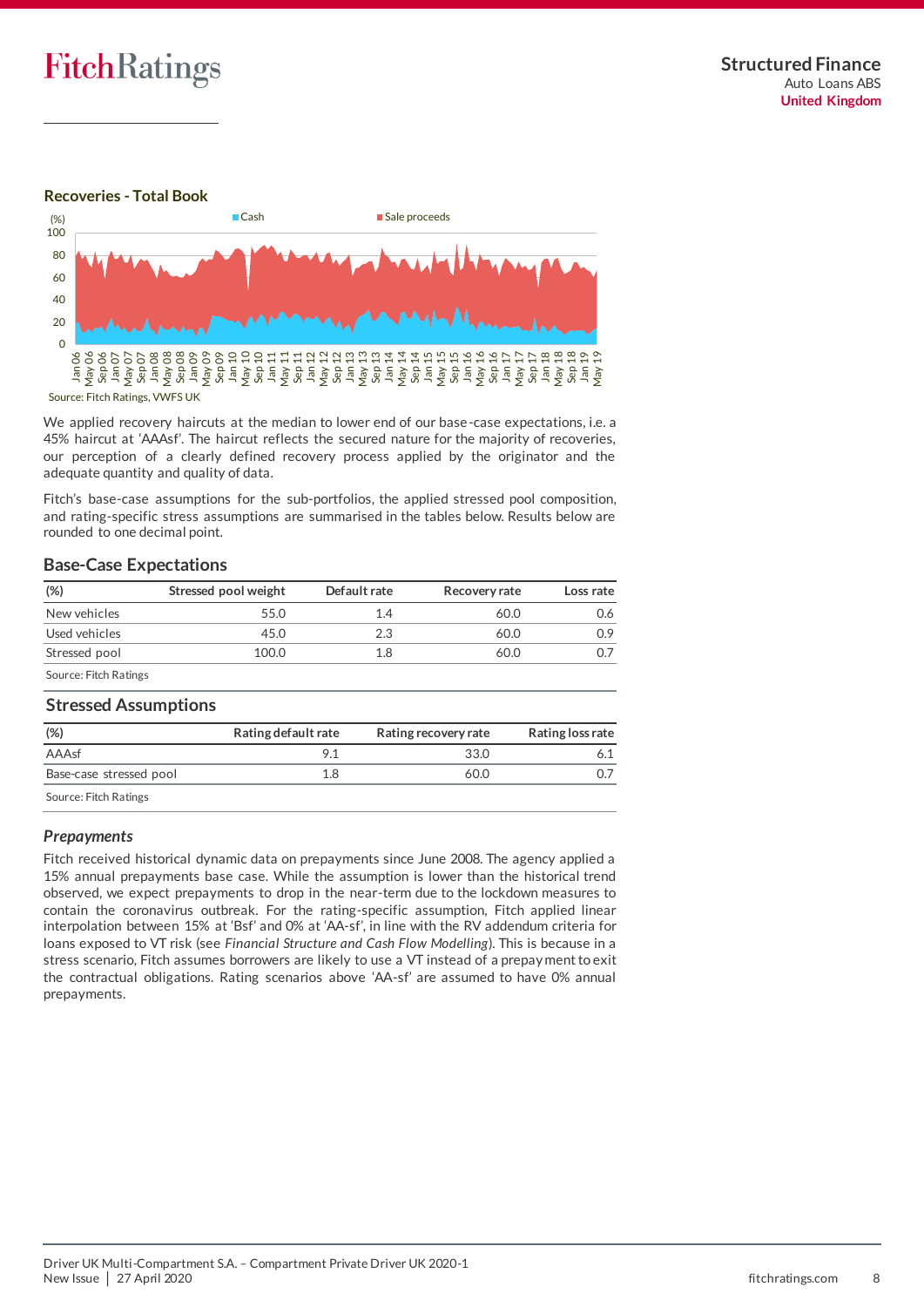#### **Prepayments - Annual Prepayment Rate**



#### **Residual Value Risk**

RV losses may arise if used-car prices decline and there is a difference between the contractual RV and the actual sales proceeds of the vehicle received by the issuer. The risk is only applicable to the PCP share of the pool.

#### *Base-Case Sales Proceeds*

The quantification of RV risk was based on 98% base-case sales proceeds, as supported by historical remarketing data since 2004 provided by the originator. Data showed that sale proceeds are not consistently above the contractual balloon amount at maturity, in recent years. The share of returned cars at their respective maturities is increasing, but remains small in proportion with the originator's book. Fitch was also presented with the RV-setting policies of VWFS UK, which were considered robust and based on extensive experience of the market.

Additionally, we considered the risk that, as car remarketing is halted while lockdown measures are in place, VWFS UK may grant short-term informal extensions to maturing PCP contracts for a period up to six months. After that, the car returned to VWFS will have depreciated. However, the risk is mitigated by the low portfolio seasoning, as the portfolio exhibits the first RV maturity in September 2020, six months from the issue date, when the situation is expected to have normalised to an extent. Overall, just 0.02% of RV maturities are expected to occur over the first 12 months.

All these observations were taken into account when assigning the base case.

#### *Base-Case Sales Proceeds Haircut*

Fitch applied an RV market value stress of 35.0% in a 'AAAsf' rating scenario. This is driven by our view that the captive nature of the portfolio is offset by the size and liquidity of the UK market, the market share of VWFS UK and the strong model and car-segment diversification in the pool. We also considered the significant concentration of RV maturities in a single sixmonth period, which attracts higher stresses.

#### *Selling Costs and Administrator Fees*

Fitch assumed average selling costs of GBP250 per vehicle to account for a reduction in the sales price achieved.

We also applied an additional insolvency administrator incentive recovery fee of 2.5% of the stressed vehicle value, in line with Fitch's *Consumer ABS Rating Criteria – Residual Value Addendum*.

#### *RV Turn-in Rates*

Fitch applied RV turn-in rates in line with its *Consumer ABS Rating Criteria – Residual Value Addendum*. The RV 'AAAsf' turn-in rate was set at 100%.

#### *Time to Sale*

We applied our standard time to sale assumptions as outlined in the criteria, i.e. three months at 'AAAsf'. While we expect the coronavirus-related disruption to cause delays in selling vehicles in the coming months, as RV maturities will not meaningfully materialise in the near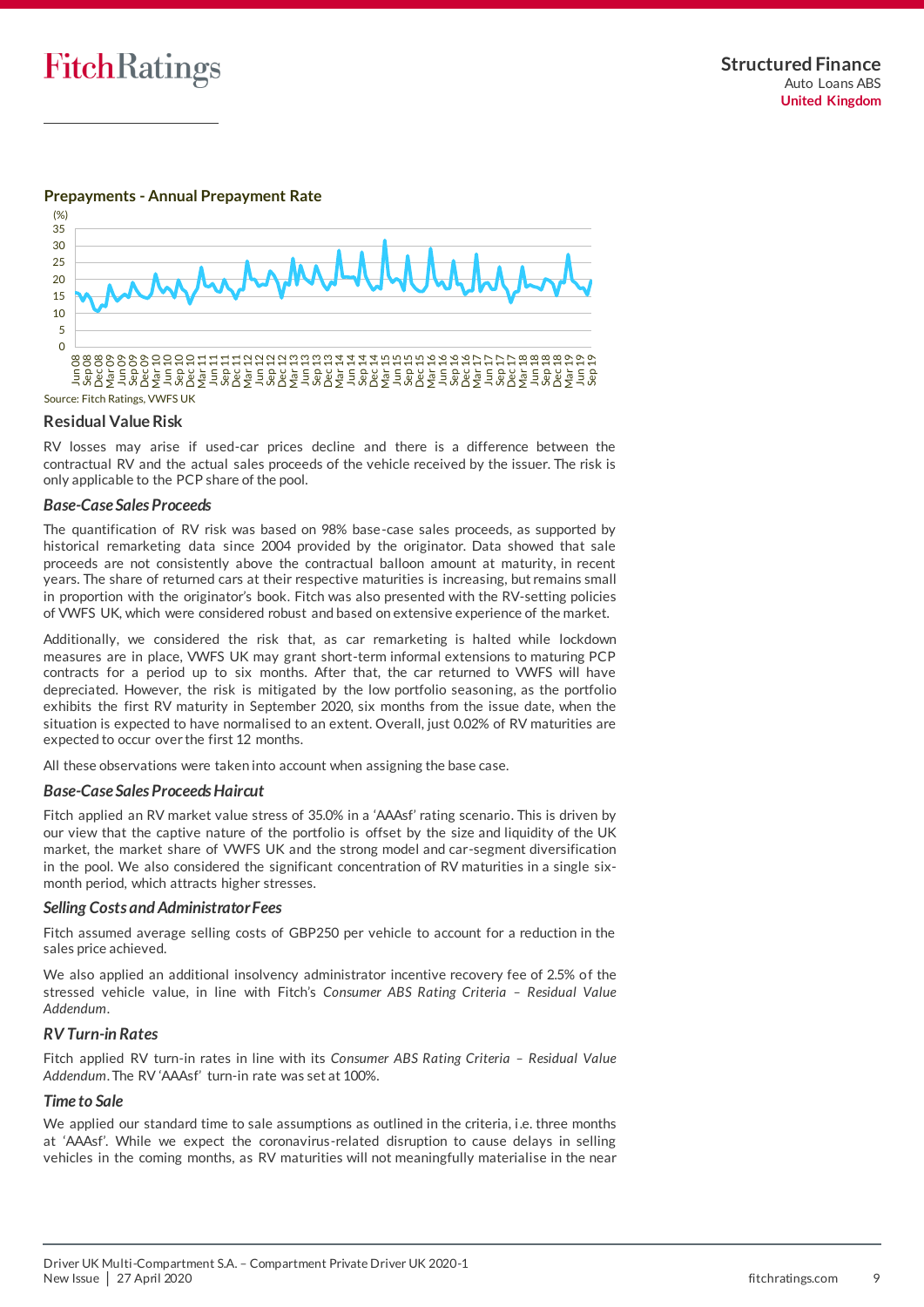future we expect this not to reduce the ability of the servicer to sell returned vehicles in a timely manner.

#### *RV Share*

Fitch assumed that during the one-year revolving period, the RV share within the PCP pool will increase to 58.9% from 52.7% in the initial portfolio. Such an increase is assumed to occur as the initial portfolio seasons during the revolving period, thereby increasing the magnitude of the balloon instalment over the total portfolio. The RV share as a percentage of the total pool balance at the end of the revolving period is assumed to be 56.0%, compared with about 48.9% in the initial portfolio.

#### *Voluntary Termination Risk*

Under the UK Consumer Credit Act, obligors with certain auto loan agreements have a statutory right to return vehicles to the originator after paying 50% of the total amount payable including the deposit under the finance agreement, in lieu of making the remaining payments. Fitch assumes that customers will exercise their VT right if they are in negative equity. Fitch's approach to VT risk is described in Appendix 2 of its *Consumer ABS Rating Criteria – Residual Value Addendum*.

We received loan-by-loan data for the final portfolio, which were used in Fitch's UK VT model to analyse the VT exposure and loss. The portfolio had a cut-off date of March 2020. For each contract, the model projected the outstanding loan value at the half-point, after accounting for any down payments, and compared it with the depreciated car value at the same date. The VT exposure is adjusted to only be relevant to non-defaulted and non-prepaid borrowers, depending on the rating scenario.

#### *VT Turn-in Rates*

VWFS UK provided Fitch with VT data since 2002 and demonstrated termination volumes comparable to other UK transactions. Fitch observes increasing VT trends across originators in recent years. We applied VT turn-in rates according to criteria. The VT 'AAAsf' turn-in rates was set at 50%.

#### *Depreciation Rate*

Fitch applied a monthly depreciation of 1.8% to forecast car values. This depreciation rate is based on the typical vehicle depreciation curves in the UK market and accounts for the relative share of new and used vehicles in the stressed pool.

#### *VT Market Value Haircut*

Fitch assumed an add-on of 5% on top of the market value haircut applied for RV across all rating scenarios to account for the mismatch between dealer trade and retail price. We have also considered that, in a lockdown scenario, borrowers in financial difficulty may be more willing to exercise their VT rights and hand back the car rather than keeping on paying the instalments, as they may not be able to use the car. This potential clustering of VT in an economic downturn is factored in to the haircut applied for VT. This resulted in a VT market value haircut of 40% at 'AAAsf'.

#### *Administrator Fee*

Fitch also applied the insolvency administrator incentive recovery fee criteria assumption of 2.5%, similarly to the assumption for RV risk.

#### *Time to Sale*

The time to sell the vehicle is set in line with the assumption for RV, i.e. three months at 'AAAsf'.

#### *Integration of VT and RV Risk*

The pool consists of PCP and HP obligors, both of which have the rights to voluntarily terminate. However, only the PCP loans are exposed to RV losses as they have the option to return the car at maturity instead of paying the contractual balloon amount. The agency assumes that PCP obligors are aware of the option to return the vehicle at maturity and are therefore more likely to do so than to exercise their VT rights. However, even when aware of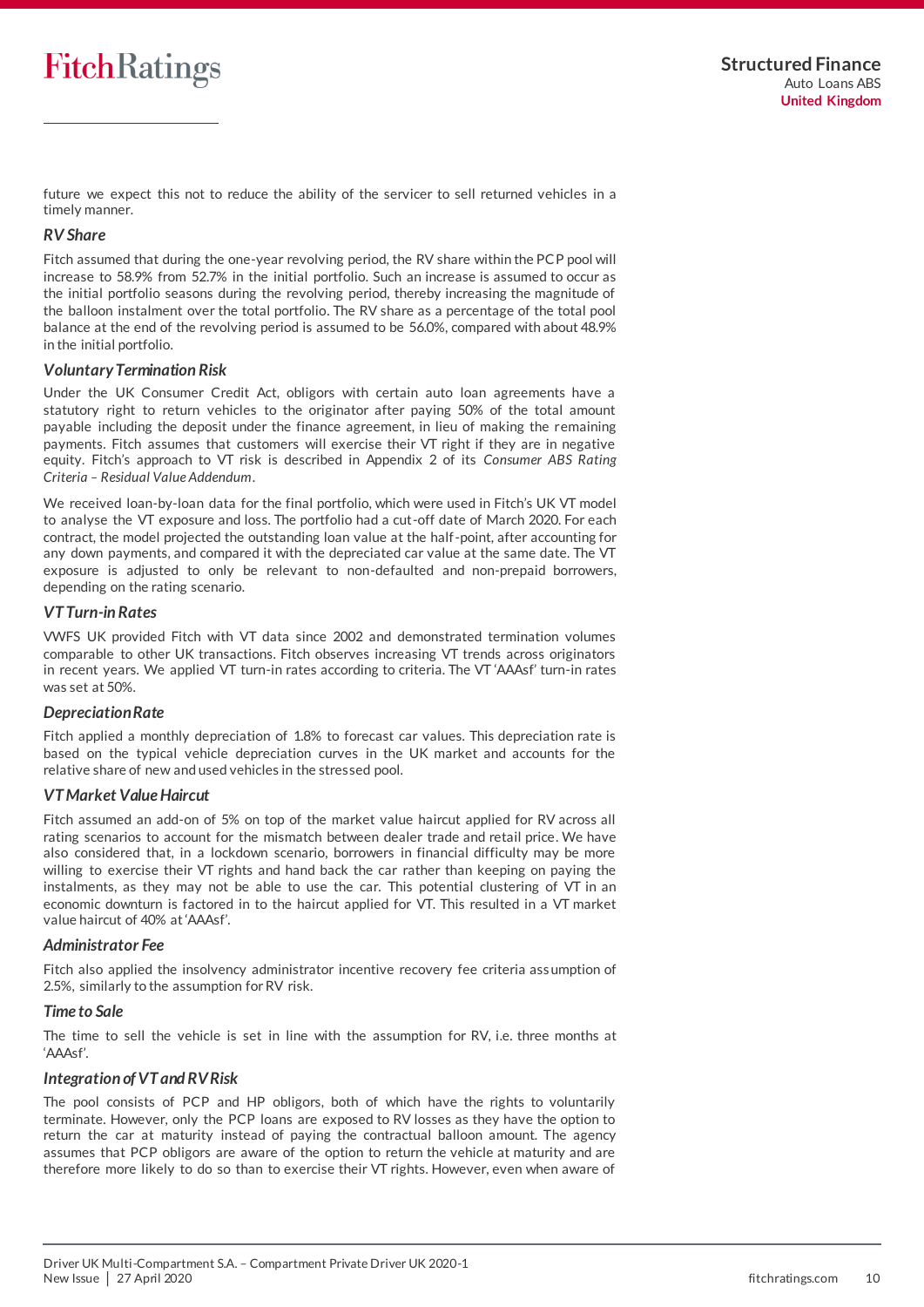the VT option, borrowers do not always choose to voluntarily terminate their contracts. In line with its criteria, Fitch assumes in its loan-by-loan calculations that, for PCP contracts where the loan maturity is within 12 months of the obligor's VT point, obligors would choose to hand the car back at maturity instead of exercising their VT right. This would expose the loan to an RV loss instead of a VT loss.

Fitch applied a VT turn-in rate of 50% in the 'AAAsf' scenario for contracts that have a period longer than 12 months between the time they repay 50% of the loan and loan maturity, exposing the loan to VT risk. For all other PCP contracts, Fitch assumed that borrowers would not VT, but rather consider handing back the vehicle at loan maturity; the agency assumed that in the 'AAAsf' scenario, all of those borrowers would turn in their vehicles at maturity, exposing the contract to RV loss. In lower rating scenarios, Fitch assumes that not all PCP borrowers hand back their vehicles.

Given the above, after considering defaults and prepayments in the respective ratings scenarios, Fitch has calculated a total VT loss of 2.2% and an RV loss of 18.8% at 'AAAsf' for the total pool. These figures factor the assumed increase in the share of PCP loans by the end of the revolving period.

The aforementioned loss levels are indicative as they do not consider the amortisation profile of the balloons at maturity, nor the modelled timing for defaults. They are therefore a static representation of the expected losses after accounting for defaults and prepayments. Fitch's cash flow model incorporates the outputs of the VT model, and then applies defaults and prepayments dynamically to determine the final loss levels in each rating scenario and default timing.

#### **Asset Outlook**

Fitch downgraded the UK to 'AA-'/'F1' on 27 March 2020 with a Negative Outlook. We also maintain a negative asset performance outlook on UK auto and unsecured consumer ABS. Real GDP growth was 1.4% in 2018 and 1.9% in 2019, but we envisage a sharp drop of 6.3% in 2020 resulting from the coronavirus crisis and related lockdown measures, followed by a recovery of 3.9% in 2021. Further to the coronavirus disruption, while a "no-deal" Brexit was avoided, uncertainty persists over the future trade relationships between the UK and the EU. The macroeconomic outlook is highly sensitive to post-Brexit developments.

## <span id="page-10-0"></span>**Cash Flow Analysis**

Fitch analysed the ability of the transaction to withstand various stresses, using its proprietary cash flow model. The scenarios combine different default distributions (front-, evenly- and back-loaded) and stressed prepayments in combination with rising, stable and decreasing interest rates, in line with the agency's *Structured Finance and Covered Bonds Interest Rate Stresses Rating Criteria*.

When conducting cash flow analysis, Fitch's model first projects the portfolio scheduled amortisation proceeds and any voluntary prepayments for each reporting period of the transaction life assuming no defaults (and no VTs). In each rating stress scenario, such scheduled amortisation proceeds and prepayments are then reduced by a scale factor equivalent to the overall percentage of loans that are not assumed to default (or to be voluntary terminated). This adjustment avoids running out of performing collateral due to amortization and voluntary prepayments and ensures all of the defaults projected to occur in each rating stress are realised in a manner consistent with Fitch's published default timing curve.

Fitch tested the structure using bespoke default timing for the PCP portfolio, while using the one for 18-month WA life portfolios outlined in the *Consumer ABS Rating Criteria* for the HP portfolio. The recovery timing was derived qualitatively based on the servicer's collection process and the servicer reports of other transactions rated by Fitch. The agency assumed that the majority of recoveries are received upon vehicle sale, assumed to occur within three months of a default. Given its relevance in the determination of the net loss-based triggers, Fitch tested the sensitivity of the transaction to more back-loaded recovery timing, which proved to be marginal.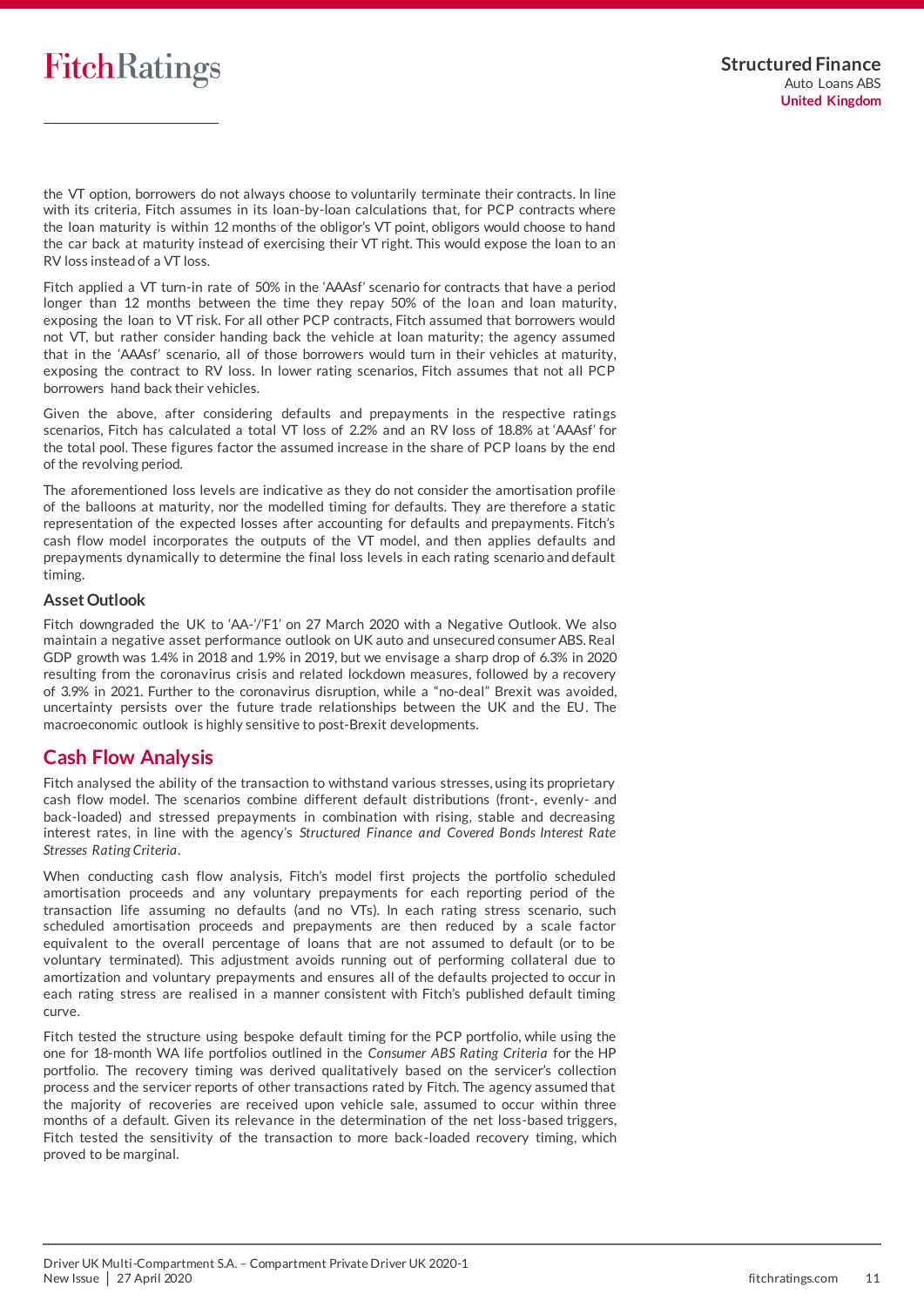Fitch tested the structure under a 0% prepayment assumption in high rating scenarios and modelled a linear distribution between 0% at 'AA-sf' and base case at 'Bsf' in line with criteria for transactions exposed to VT risk. The agency did not differentiate between high and low prepayment scenarios.

The portfolio amortisation was modelled based on the amortisation profile of the pool provided to Fitch. Defaults, recoveries and prepayments were applied as per the rating specific stressed assumptions. Interest income was generated on non-delinquent receivables at a rate equal to the discount rate less the interest compensation rate. Available cash was distributed in line with the transaction's waterfall.

Fitch modelled 1.03% annual senior fees in each rating scenario. This is based on the documented 1.0% servicing fee and 0.03% administrative costs. We also assumed an annual fee floor of GBP220,000.

Fitch tested the transaction's sensitivity to different default distributions (front-loaded, evenly distributed and back-loaded) combined with rising, decreasing or stable interest rates.

The cash flow model was also populated with all assumptions relevant to RV and VT risk, as described above.

The transaction is sensitive to the length of the pro rata period, which is primarily determined by the amortisation profile and the level as well as the timing of net losses. The latter is driven by the default and recovery timing, the RV amortisation and time to sale and the VT timing and time to sale.

Back-loaded defaults lead to a later switch (back) to sequential note amortisation even in a stressed scenario as the cumulative net loss trigger is breached at a later date.

Fitch considers the available CE for the rated notes adequate under all considered stressed scenarios.

#### **Capital Structure and Credit Enhancement**

The table below shows the balance sheet of the issuer as of closing. As outlined below, the balance sheet of the securitisation may change during the revolving period due to tap issuances, term take-outs and replenishment.

### **Balance Sheet at Closing**

| Assets       | Amount | (GBPm) Liabilities            | Amount<br>(GBPm) | Size in % of<br>receivables' balance |
|--------------|--------|-------------------------------|------------------|--------------------------------------|
| Receivables  |        | 350.0 Class A                 | 253.4            | 72.4                                 |
| Cash reserve |        | 3.4 Class B                   | 29.9             | 8.6                                  |
|              |        | Sub-loan                      | 53.0             | 15.1                                 |
|              |        | PPD <sup>ª</sup> OC           | 13.7             | 3.9                                  |
|              |        | PPD <sup>a</sup> cash reserve | 3.4              | 1.0                                  |
| Sum          | 353.4  |                               | $353.4^{b}$      | 101.0                                |

<sup>a</sup> PPD: Purchase price discount.

b Based on the unrounded liabilities' amounts.

Source: Fitch Ratings, Driver UK Multi-Compartment S.A. –Compartment Private Driver UK 2020-1

The issuance consists of the series of class A and B notes, as well as a subordinated loan. CE is provided by OC and the amortising cash reserve. The initial size of the reserve is 1.2% of the sum of class A and B notes). However, amounts in excess of the monthly required amount of the reserve may flow back firstly to the subordinated lender and secondly to the seller outside the waterfall, depending on portfolio performance. If a CEIC is in effect, released amounts will be retained on the issuer's accounts and will be ultimately released to repay the notes.

The issuer purchased the portfolio at a present value price, calculated using a single discount rate fixed at 5.872%.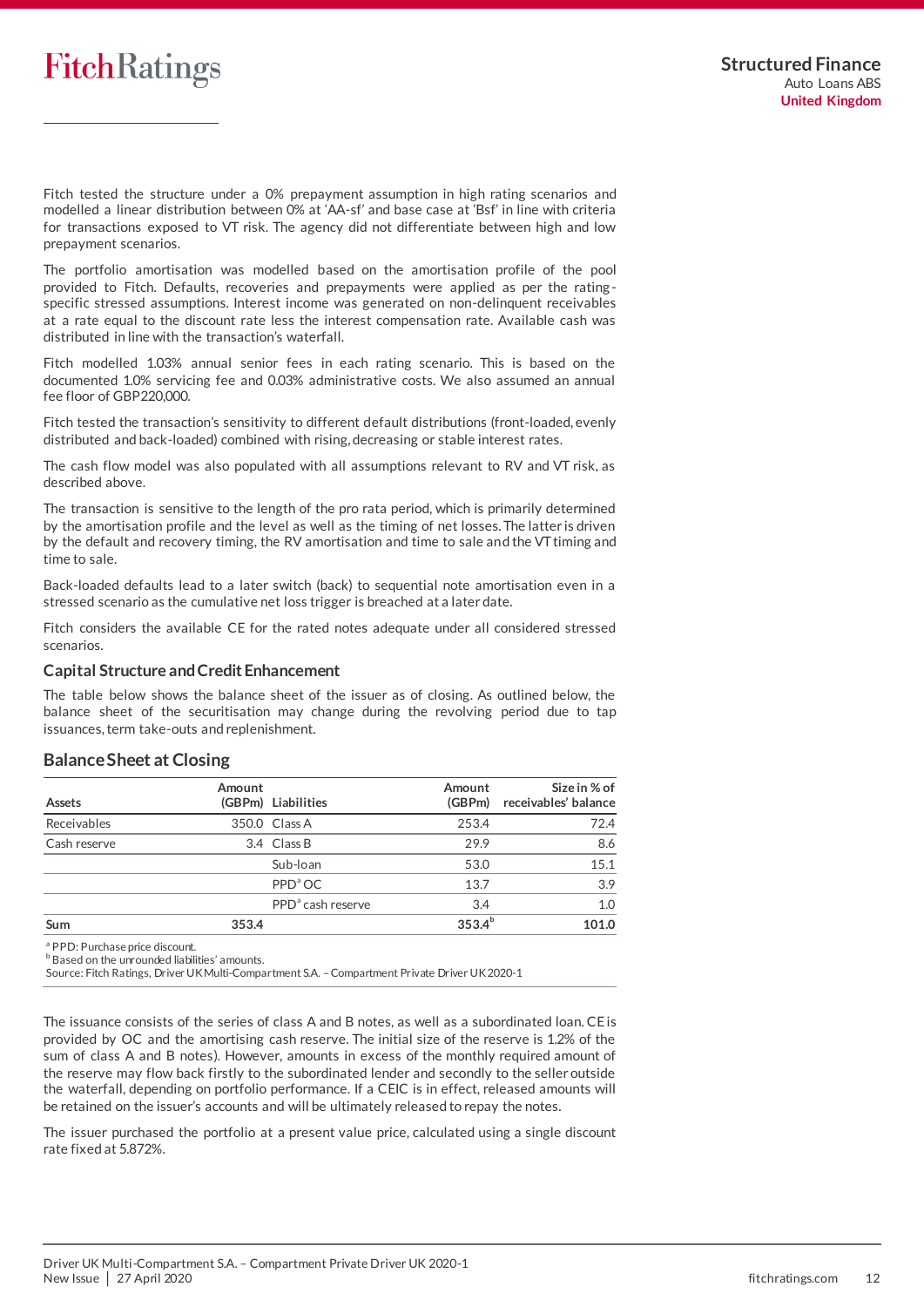## **Discount Rate Calculation (%)**

| Weighted average swap rate (including hypothetical sub-loan swap) |      |
|-------------------------------------------------------------------|------|
| Servicing fee                                                     | 1.00 |
| Senior expenses                                                   | 0.03 |
| Subtotal                                                          | 2.96 |
| Buffer release rate                                               | 1.72 |
| Interest compensation rate                                        | 1.20 |
| Total                                                             | 5.87 |

Note: The total discount rate calculation does not equal the sum of the parts due to rounding. Source: Fitch Ratings, Driver UK Multi-Compartment S.A. –Compartment Private Driver UK 2020-1

The WA swap rate comprises the fixed swap rates for the class A and B notes, and the rate on the subordinated loan that it set at a hypothetical value by the seller. Floating-rate payments on the subordinated loan are not hedged. The WA swap rate above has been calculated based on the actual structure as of closing.

The buffer release rate will be released directly to the seller, and is only availa ble to the issuer in the event that the seller becomes insolvent. Fitch does not take into account the buffer release rate as potential excess spread available for note redemption. This is because, in Fitch's view, structural elements that are relied upon in order to pay timely interest and ultimate principal on the notes cannot be conditional on the occurrence of events like a seller default.

If a contract that was purchased at a premium is terminated before maturity due to default, VT or prepayment, the issuer will incur an additional loss, because the terminated balance, calculated using the contractual APR (WA APR is 6.4%), will be lower than the outstanding balance calculated using the discount rate. Therefore, any sale proceeds following VT, prepayments or recoveries will be received based on a lower net present value.

To compensate for these prepayment and VT losses, an interest compensation mechanism has been incorporated. A dedicated interest compensation ledger is available and is replenished by crediting to it the interest compensation rate, which is part of the receivables purchase discount rate. The ledger, which is held in the issuer's account, is capped at GBP2 million – any excess is release to the seller. After GBP2 million are repaid to the seller, the cap increases to GBP4 million. It is debited prior to each note payment date by the amount of losses incurred from prepaid or voluntarily terminated receivables due to the discount mechanism. Prepaid contracts are those where the obligor pays all future instalments and balloon (if applicable) and retains the vehicle.

VTs involve returning the vehicle after having paid 50% of the total amount payable including the deposit under the finance agreement, in lieu of making the remaining payments. Additional losses resulting from lower recoveries on defaulted receivables due to discounting are not covered by the interest compensation mechanism.

As the interest compensation rate is allocated towards the compensation ledger or released out of the structure, and the buffer release rate is released to the seller, the issuer effectively only benefits from a pool interest rate of 2.96%, applicable to all receivables (equal to the 'Subtotal' shown above).

Fitch finds the interest compensation ledger sufficient to cover for the additional VT losses caused by the difference between the discount rate and the WA APR of the pool. Prepayments are 0% at 'AAAsf'. Discount losses due to prepayments in these scenarios therefore do not arise or are very low and covered by the interest compensation ledger. Reduction in the actual recoveries from defaults due to the interest rate difference is likely to be low and covered by the available CE.

### **Tap Issuance and Additional Series of Notes**

The issuer may increase the amounts of the existing series of notes up to their maximum issuance amounts, as well as issue new series of notes to purchase additional loan receivables. There is no difference between the two from a credit perspective.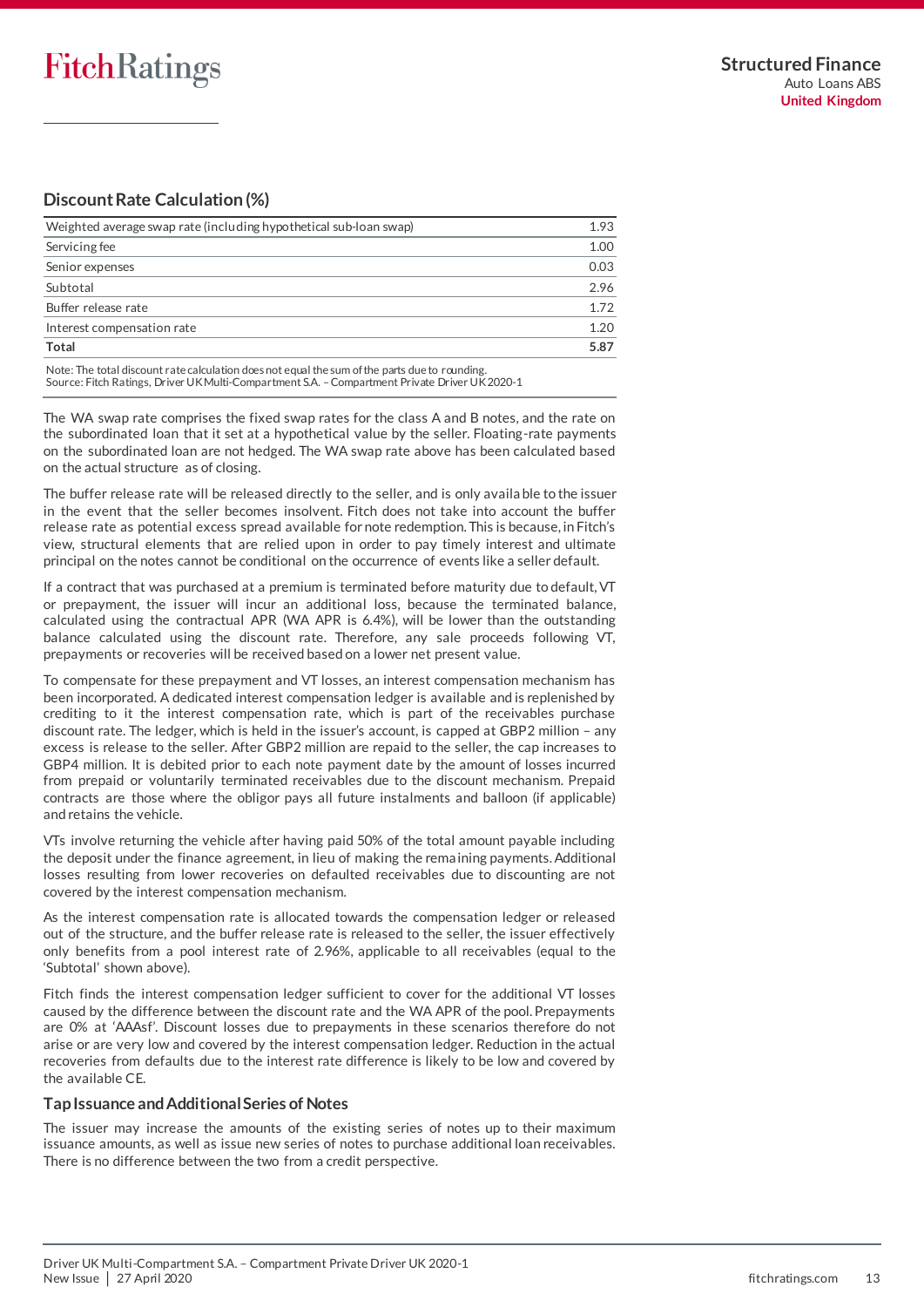During the revolving period, class A needs to maintain a minimum OC level of 27.6% on any payment date after three periods from the initial issue date, otherwise early amortisation starts. Additionally, for each further issuance (tap-up or new series), the class A and B increase amounts need to be at least 27.6% and 19.1%, respectively, of the increased asset balance. The cash reserve will also have to be funded with 1.2% of the sum of the increased class A and B balance.

#### **Cash Collateral Account**

An amortising cash reserve was funded through a purchase price discount at closing. The reserve balance is subject to change over time due to tap-ups. The target reserve amount equals on each payment date the higher of 1.2% of the sum of the balance of class A and B notes and the lower of 0.6% of the maximum discounted receivables' balance during the lifetime of the transaction or the outstanding notes' balance.

The reserve is available to cover senior expenses, net swap payments, class A and class B notes' interest. Amounts in excess of the target balance will be released on any payment date, firstly towards the subordinated lender and secondly to the seller outside the waterfall as long as no CE increase condition (defined in *Performance Triggers* below) is in effect. The reserve can be used for note redemption upon the earlier of the legal final maturity or when the assets balance is zero. If a CE increase condition is in effect, amounts released under the reserve will be retained in the issuer's account, therefore available to repay the notes at legal final maturity or when the asset balance reaches zero.

#### **Interest Rate Swap**

At closing, the issuer entered into swap agreements for each series of notes separately to hedge against the fixed-floating interest rate mismatch. While it receives fixed interest payments from the receivables, its obligations under the notes are linked to daily-compounded SONIA.

The class A swap notional amount depends on whether a servicer replacement event has occurred prior to a payment date. So long as there is no servicer replacement event, the class A swap notional amount is equal to the outstanding balance of the class A notes. Following a servicer event, a class A swap notional schedule will be determined assuming zero prepayments and defaults. This will then be reduced by any excess of class A and class B over the discounted portfolio balance, on each monthly period.

Fitch believes that the size of the class A swap notional amount following a servicer replacement event could create an under-hedging for class A in the tail end of the transaction depending on the rating scenario. The agency assessed the impact and found that it is not material to the notes' ratings.

The class B swap notional amount is equal to the outstanding balance of the class B notes.

The fixed rates the issuer pays on the swaps are 1.223% and 2.205% on class A and B notes, respectively.

The swap rates paid by the swap counterparty are equal to daily-compounded SONIA plus the margin on the class A and B notes series over the respective swap notional amount. The floating swap amounts are not floored at zero.

### **Priority of Payments**

Prior to an enforcement event, payments of principal and interest are made monthly in accordance with the pre-enforcement priority of payments, which is a combined waterfall. The available distribution amount and waterfall are shown below.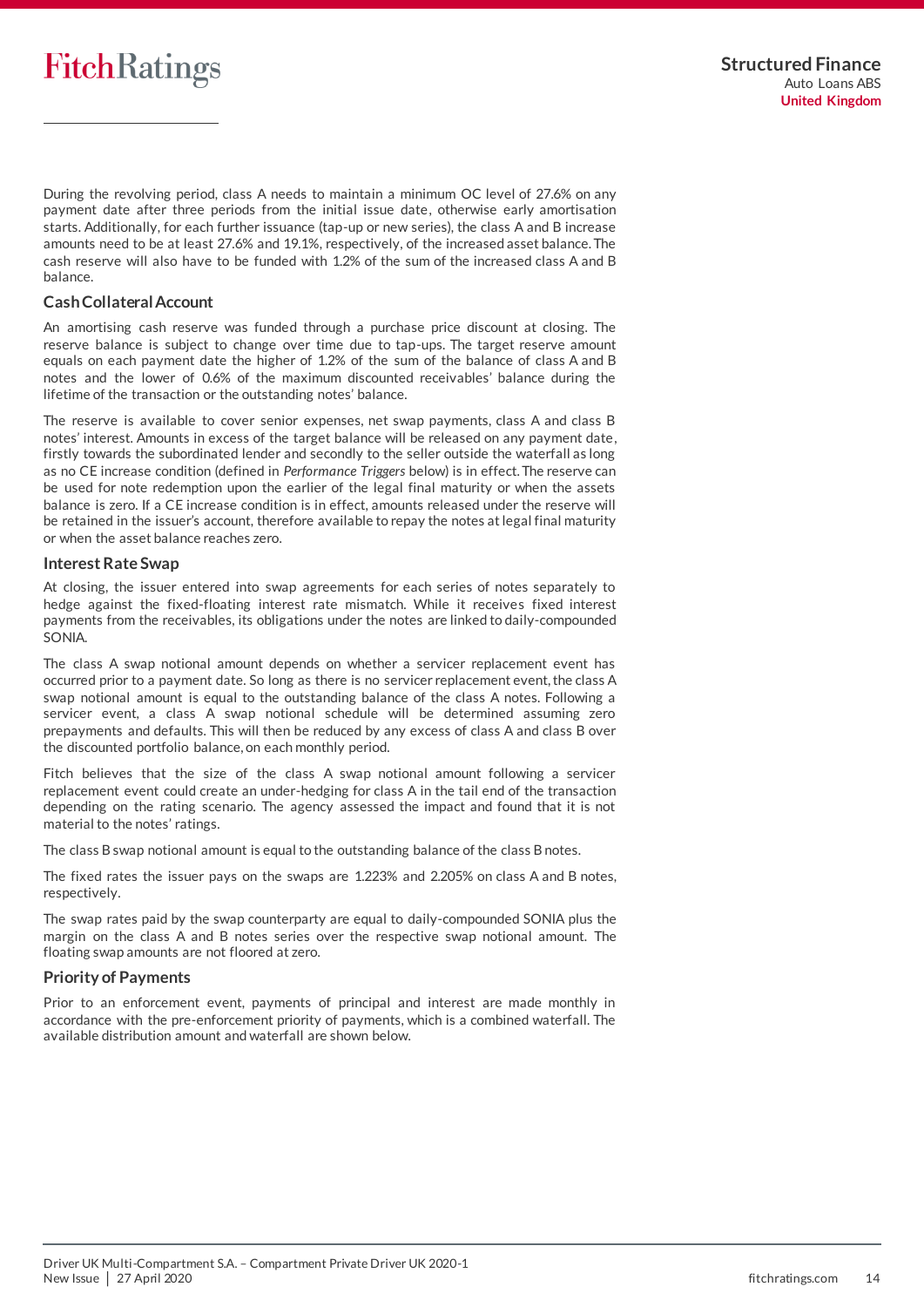### **Available Distribution Amount**

| Collections received by the servicer (including sale proceeds, recoveries and repurchases)     |  |  |
|------------------------------------------------------------------------------------------------|--|--|
| Amounts drawn from the cash reserve                                                            |  |  |
| Net swap receipts                                                                              |  |  |
| Upon amortisation: accumulation account balance                                                |  |  |
| Accrued interest in the issuer and accumulation (replenishment) account                        |  |  |
| Buffer release amount (provided no insolvency event with respect to VWFS UK has occurred)      |  |  |
| Interest compensation due to issuer                                                            |  |  |
| Interest compensation ledger release to VWFS UK                                                |  |  |
| Source: Fitch Ratings, Driver UK Multi-Compartment S.A. - Compartment Private Driver UK 2020-1 |  |  |

### **Transaction Waterfall**

| 1              | Senior expenses                                                                                                                                                                                                                                          |
|----------------|----------------------------------------------------------------------------------------------------------------------------------------------------------------------------------------------------------------------------------------------------------|
| $\overline{2}$ | Net swap payments other than in case of a default of the swap counterparty                                                                                                                                                                               |
| 3              | Class A interest                                                                                                                                                                                                                                         |
| 4              | Class B interest                                                                                                                                                                                                                                         |
| 5              | To the cash collateral account up to its required balance                                                                                                                                                                                                |
| 6              | On a pro rata basis:<br>amortisation amounts to each amortising series of class A notes until it is at its target size;<br>amounts to be transferred to the replenishment account for additional purchases of receivables<br>until target OC is achieved |
|                | On a pro rata basis:<br>amortisation amounts to each amortising series of class B notes until it is at its target size;<br>amounts to be transferred to the replenishment account for additional purchases of receivables<br>until target OC is achieved |
| 8              | Swap payments other than those under item 2 (i.e. subordinated swap payments)                                                                                                                                                                            |
| 9              | Interest on the sub-loan                                                                                                                                                                                                                                 |
| 10             | Redemption of the sub-loan until reduced to zero                                                                                                                                                                                                         |
| 11             | Remainder to the sellers as a final success fee                                                                                                                                                                                                          |
|                | Source: Fitch Ratings, Driver UK Multi-Compartment S.A. – Compartment Private Driver UK 2020-1                                                                                                                                                           |

During the revolving period, incoming cash is allocated to the accumulation account for the purchase of further receivables at a discount until the target OC for class A and class B is reached. The target OC levels during the revolving period are 30.7% for class A and 21.2% for class B.

During the amortisation phase, incoming funds are applied sequentially, first to the redemption of the class A notes until the target OC is reached (33.7%) and then to the redemption of class B notes until their target OC is reached (24.2%).

In each case, all funds that are in excess of what is needed to maintain the target OC will flow through the waterfall and will either be used to redeem the subordinated loan or be released to the originator. Such pro-rata amortisation of funds will switch back to a sequential order of priority, as soon as:

- a CE increase condition is in effect (see above); and
- the discounted asset balance has reached 10% of the maximum discounted asset balance during the life of the transaction.

### **Note Amortisation**

Certain series of notes may start amortising at the revolving period end date (while others continue to revolve), in case an extension of the programme is being offered. The legal final maturity dates of revolving and amortising series will be aligned in case the revolving period is extended.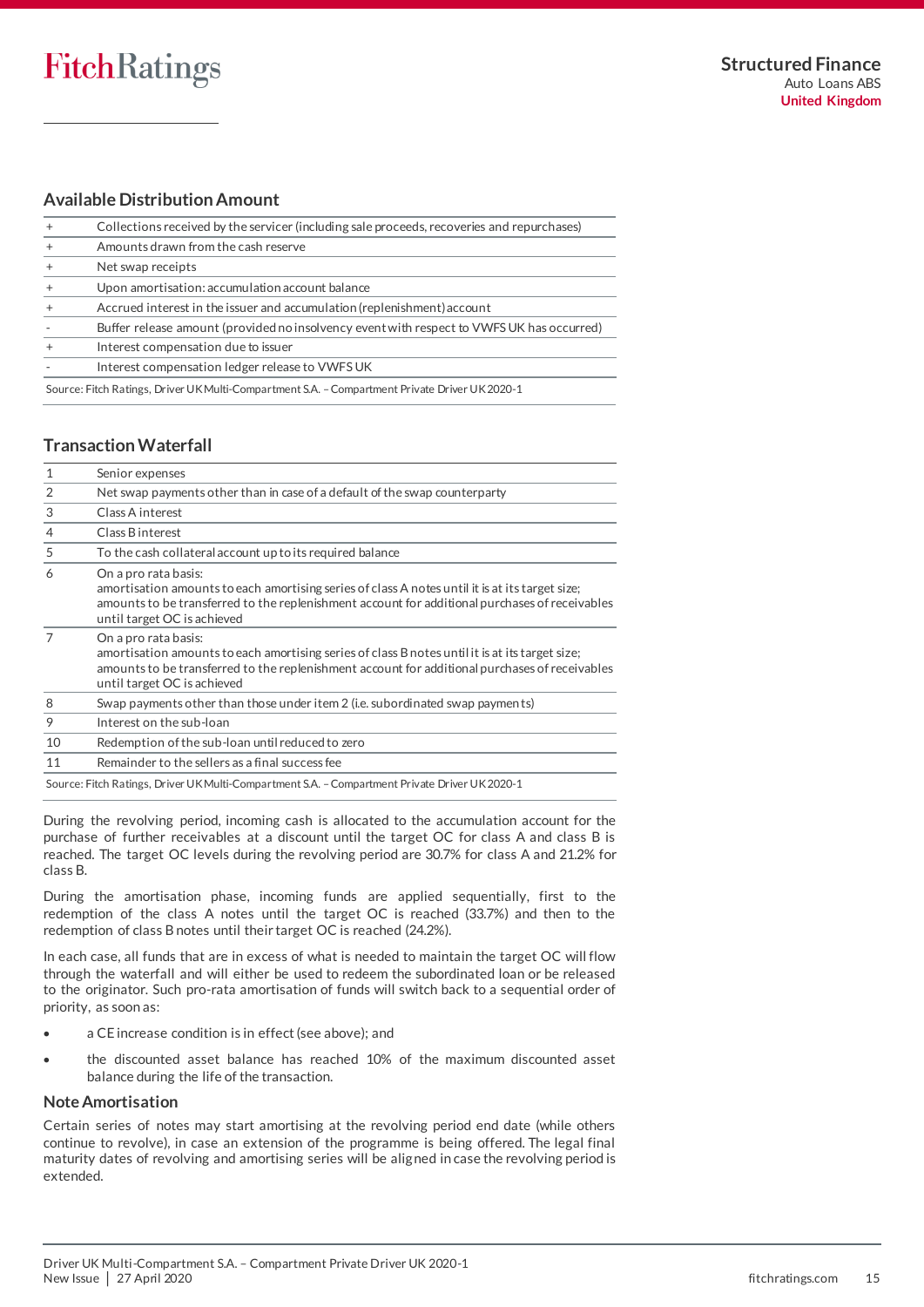Amortising series benefit from a fixed amortisation factor equal to the series' relative size at the point when amortisation starts. In this manner, amortising series may be fully amortised while the revolving ones are still outstanding. Fitch deems the replenishing series not to be worse off from a credit perspective, since the minimum CE has to be maintained to continue the revolving period. Fitch deems the minimum CE sufficient to support the current ratings of the notes.

In case all series start amortising (once the revolving period ends), the amortisation factors will be re-calculated based on the relative size of each of the series in that period. These amortisation factors will be applied to redeem the notes on a pro rata basis. In this case, all note series of one class will be repaid down to zero at the same time.

#### **Clean-Up Call**

VWFS UK has the option to repurchase all receivables to redeem the notes at the earlier of the payment date on which the aggregate outstanding portfolio balance is less than 10% of the maximum discounted asset balance at closing. Fitch has not considered this clean-up call option in its cash flow modelling, instead modelling the transaction for timely payment of interest and ultimate payment of principal by the notes' legal final maturity date.

## <span id="page-15-0"></span>**Rating Sensitivity**

This section provides insight into the model-implied sensitivities the transaction faces when one assumption is modified, while holding others equal. The modelling process uses the modification of these variables to reflect asset performance in upside and downside environments. The results below should only be considered as one potential outcome, as the transaction is exposed to multiple dynamic risk factors. It should not be used as an indicator of possible future performance.

#### **Rating Sensitivity to Increased Defaults and Reduced Recoveries**

|                                                     | Class A |
|-----------------------------------------------------|---------|
| Original Rating                                     | AAAsf   |
| Increase defaults by 10%                            | AAAsf   |
| Increase defaults by 25%                            | AAAsf   |
| Increase defaults by 50%                            | $AA+sf$ |
| Reduce recoveries by 10%                            | AAAsf   |
| Reduce recoveries by 25%                            | AAAsf   |
| Reduce recoveries by 50%                            | AAAsf   |
| Increase defaults and reduce recoveries by 10% each | AAAsf   |
| Increase defaults and reduce recoveries by 25% each | $AA+sf$ |
| Increase defaults and reduce recoveries by 50% each | $AA+sf$ |
| Source: Fitch Ratings                               |         |

### **Rating Sensitivity to Reduced Net Sale Proceeds**

|                                 | Class A       |
|---------------------------------|---------------|
| Original Rating                 | AAAsf         |
| Reduce net sale proceeds by 10% | $AA+sf$       |
| Reduce net sale proceeds by 25% | $A + sf$      |
| Reduce net sale proceeds by 50% | <b>BBB-sf</b> |
| Source: Fitch Ratings           |               |

### **Rating Sensitivity to Multiple Factors**

|                                                                                  | Class A       |
|----------------------------------------------------------------------------------|---------------|
| Original Rating                                                                  | AAAsf         |
| Increase defaults by 10% and reduce recoveries and net sale proceeds by 10% each | $AA+sf$       |
| Increase defaults by 25% and reduce recoveries and net sale proceeds by 25% each | $A + sf$      |
| Increase defaults by 50% and reduce recoveries and net sale proceeds by 50% each | <b>BBB-sf</b> |
| Source: Fitch Ratings                                                            |               |

The Rating Sensitivity section provides insight into the model-implied sensitivities the transaction faces when one assumption is stressed, while holding others equal. The modelling process uses the estimation and stress of these variables to reflect asset performance in a stressed environment. The results below should only be considered as one potential outcome, as the transaction is exposed to multiple dynamic risk factors. It should not be used as an indicator of possible future performance.

- No change or positive change
- Negative change within same category
- -1 category change
- -2 category change
- -3 or larger category change
- See report for further details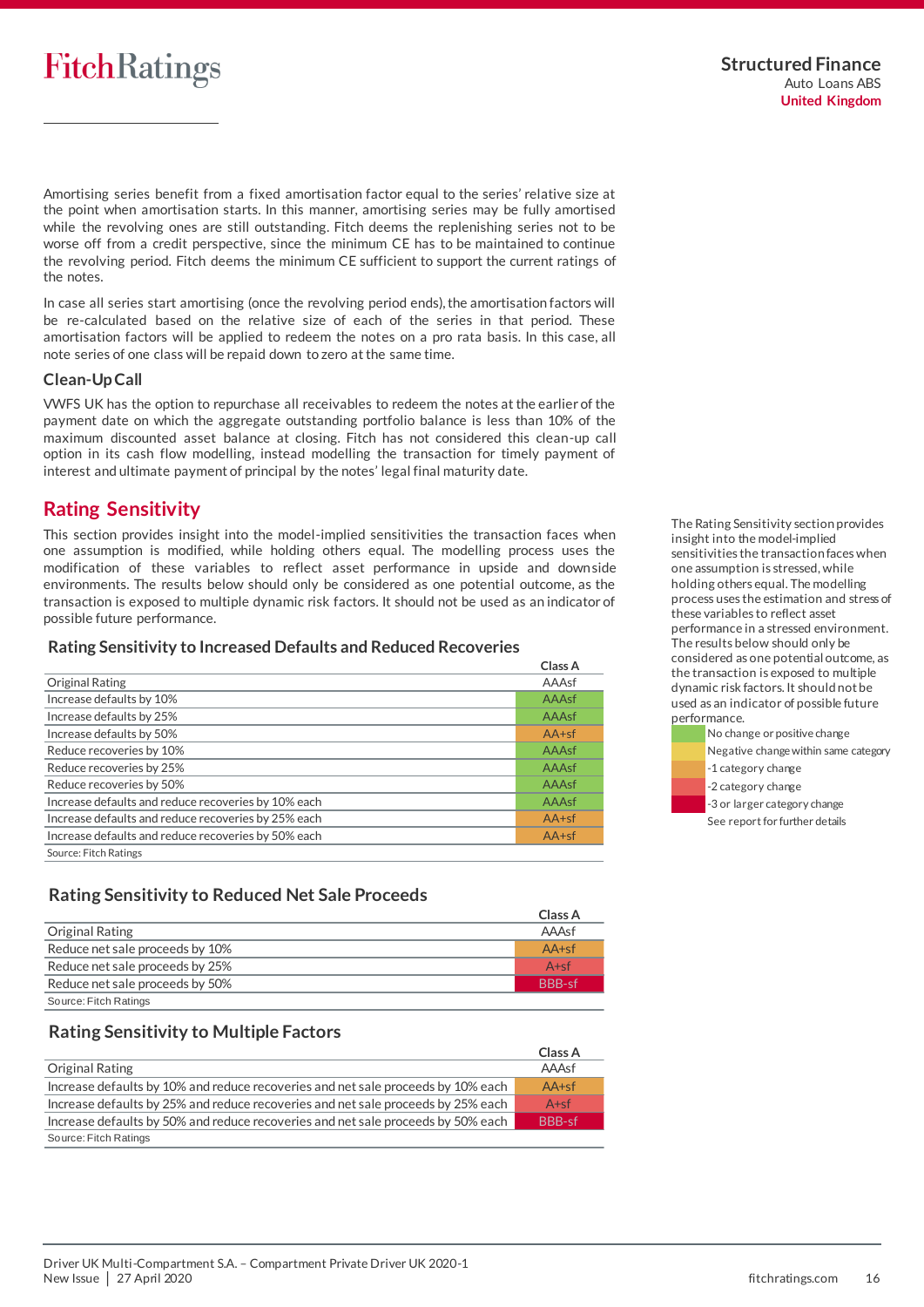#### **Coronavirus Downside Scenario Sensitivity**

Fitch has added a coronavirus downside sensitivity analysis that contemplates a more severe and prolonged economic stress caused by a re-emergence of infections in the major economies, before a slow recovery begins in 2Q21. In this downside scenario, Fitch assumes a sharper increase in delinquencies than what was experienced during the global financial crisis, leading to increased defaults compared with our assumption in the baseline scenario. Under this downside scenario, the notes' ratings would be 'AA+sf', compared with 'AAAsf' currently.

## <span id="page-16-0"></span>**Transaction Structure**

**Structure Diagram**



Source: Fitch Ratings, Driver UK Multi-Compartment S.A. –Compartment Private Driver UK 2020-1

#### **Issuer and True Sale**

The issuer, Driver UK Multi-Compartment S.A., acting on behalf of its Compartment Private Driver UK 2020-1, is a special-purpose vehicle (SPV) incorporated under the laws of Luxembourg for the sole purpose of issuing the notes and entering into certain agreements relating to the securitisation of the vehicles and the associated loans.

On the closing date and on each monthly payment date thereafter, the issuer acquired a portfolio of UK auto loan receivables from the seller, VWFS UK. The receivables arise from vehicle financing contracts entered into by consumers and commercial obligors under the laws of England, Scotland and Wales.

The transaction has an 11-month revolving period during which the asset pool can be replenished, subject to eligibility criteria.

The assignment of receivables to the issuer takes place in equity only. Obligors have not been notified of the assignment and sale at closing. Notification will only take place upon the occurrence of a notification event, including the insolvency of the seller.

The issuer acquired the right to receive collections from the underlying finance agreements, which include instalments and enforcement proceeds from the sale of vehicles. Based on the transaction structure, including the contractual obligations of the seller and the provision for an administrator's recovery incentive fee, Fitch has assumed that the issuer will have access to net enforcement proceeds in its asset analysis.

#### **Disclaimer**

Fitch relies in its credit analysis on legal and/or tax opinions provided by transaction counsel for the avoidance of doubt. Fitch has always made clear that it does not provide legal and/or tax advice or confirm that the legal and/or tax opinions, or any other transaction documents, or any transaction structures, are sufficient for any purpose. The disclaimer at the foot of this report makes it clear that this report does not constitute legal, tax and/or structuring advice from Fitch, and should not be used or interpreted as legal, tax and/or structuring advice from Fitch. Should readers of this report need legal, tax and/or structuring advice, they are urged to contact relevant advisers in the relevant jurisdictions.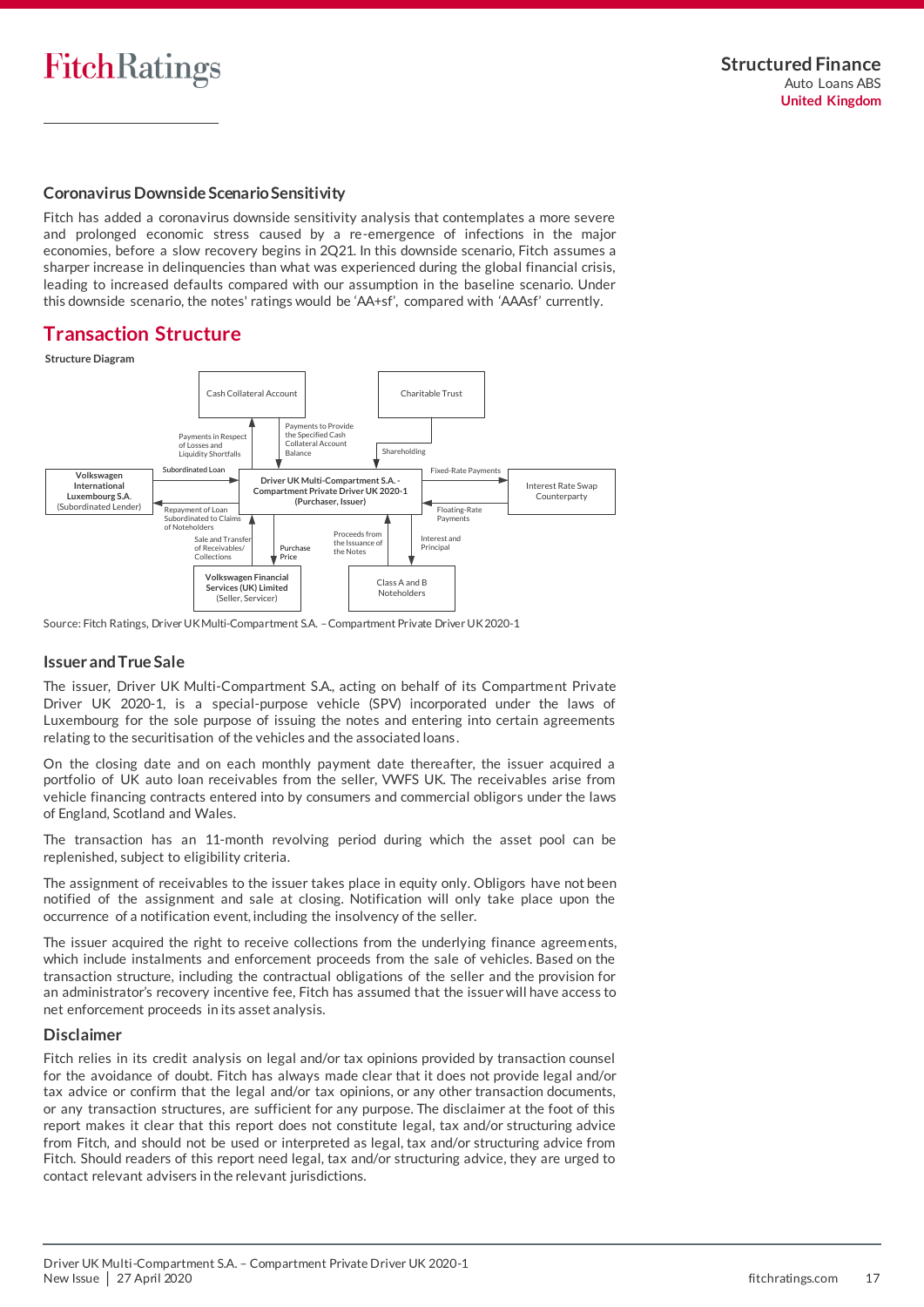

#### **Impact of Banking Act 2009 and Related Secondary Legislation**

The Banking Act 2009 and related secondary legislation (the Act) confers wide-ranging powers on the UK financial authorities to deal with the failure (or likely failure) of certain UK incorporated entities, including authorised deposit-taking institutions and investment firms. The greatest element of uncertainty arises from the provisions in the Act that empower the authorities to potentially override the ongoing contractual obligations of a financial institution (or a related group company) in a structured finance transaction. This could have potential implications for the enforceability of contractual or servicing arrangements within structured finance transactions.

Fitch does not expect the Act to affect ratings for structured finance transactions. This is based on a number of factors, including the government's guidance as to how and in what circumstances the authorities will use their powers under the Act which provides for certain safeguards applicable to structured finance arrangements.

Nevertheless, Fitch will continue to monitor future developments with respect to the Act to determine whether there could be any rating impact to the transaction.

### <span id="page-17-0"></span>**Counterparty Risk**

Fitch assesses the counterparty risk under its *Structured Finance and Covered Bonds Counterparty Rating Criteria* to be in line with the ratings assigned based on the documentation provisions and analytical adjustments described in the following table.

[The following is example wording only. Please amend to the specifics of this transaction and delete or add rows, as appropriate. You can also use the space below the table for additional information regarding how any counterparty role or risk (such as commingling, payment interruption and/or set-off risk) is addressed in the transaction.]

| Counterparty role/risk      | Counterparty                     | Relevant rating under<br>criteria | Minimum ratings and<br>remedial actions                                                                                                                                                                                                                                                                                                                                                            | Adjustment to analysis if minimum ratings and<br>remedial actions not in line with criteria                                                                       |
|-----------------------------|----------------------------------|-----------------------------------|----------------------------------------------------------------------------------------------------------------------------------------------------------------------------------------------------------------------------------------------------------------------------------------------------------------------------------------------------------------------------------------------------|-------------------------------------------------------------------------------------------------------------------------------------------------------------------|
| Issuer account bank         | Elavon Financial<br>Services DAC | IDR: AA-/Stable/F1+               | 'A' or 'F1'; replacement or<br>guarantee within 60<br>calendar days of<br>downgrade below both<br>minimum ratings.                                                                                                                                                                                                                                                                                 | Minimum IDR (or deposit No adjustment. Minimum rating s and remedial<br>ratings as applicable) of actions in line with criteria.                                  |
| Interest rate swap provider | DZ Bank AG                       | IDR: AA-/Negative/F1+             | Minimum IDR (or<br>derivative counterparty                                                                                                                                                                                                                                                                                                                                                         | No adjustment. Minimum rating s and remedial<br>actions in line with criteria.                                                                                    |
|                             | Banco Santander,<br>S.A.         | dcr: A/Negative/F2                | rating, as applicable) of 'A'<br>required within 14<br>calendar days and<br>replacement or<br>guarantee within 30 days<br>of downgrade below both<br>minimum ratings.<br>If the counterparty elects<br>to post collateral,<br>minimum IDR (or<br>derivative counterparty<br>rating) of 'BBB' or 'F3';<br>replacement or<br>guarantee within 30 days<br>of downgrade below both<br>minimum ratings. | or 'F1'; collateral posting Banco Santander, S.A. acts as interest rate swap<br>provider for the class B swap, hence it is<br>irrelevant for the rating analysis. |

#### **Counterparty Risk Exposures**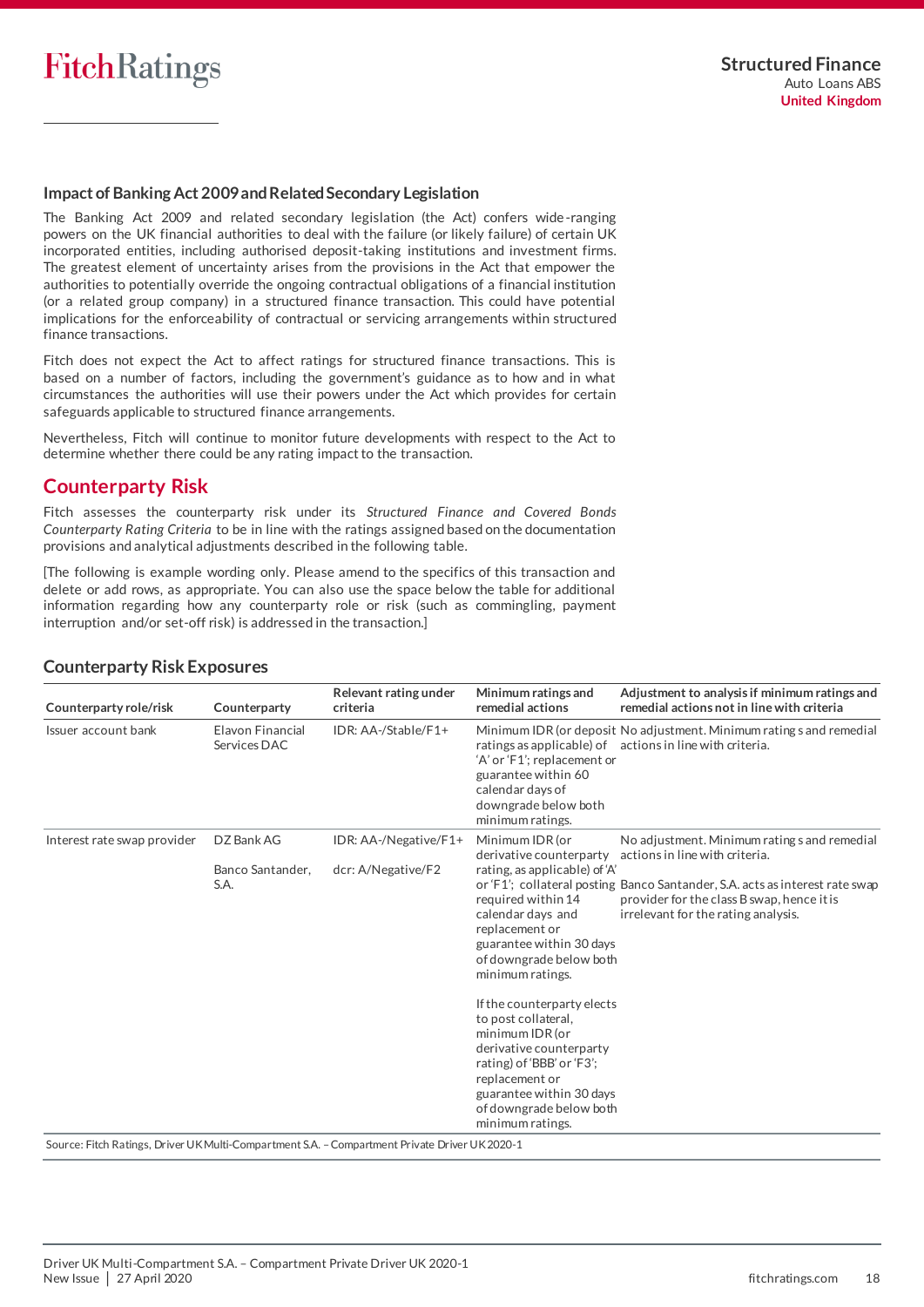### **Servicing**

VWFS UK acts as the servicer for the transaction. The servicer is not rated by Fitch; however, it is a wholly owned subsidiary of VW Overseas B.V., in turn wholly owned by VWFS AG. The latter is itself a wholly owned subsidiary of VW AG. A servicer replacement event is triggered by, among other things:

- failure by the servicer to make any payment or deposit to the distribution account, with five business days grace period;
- failure by the servicer to observe or perform in any material respect any term, covenant or agreement, with 60 days' grace period;
- any material representation or warranty provided by the servicer proves to be incorrect in any material respect (provided that repurchase or replacement of the affected assets it is deemed to remedy such failure), with 60 days' grace period;
- the servicer becoming insolvent; and
- the failure by the servicer to renew or revocation the necessary licences according to the relevant regulations.

The termination of the servicer upon a replacement event shall not become effective until a successor servicer is appointed.

#### **Commingling and Payment Interruption Risk**

VWFS UK receives collections on its own accounts and forwards them to the issuer monthly. In case of servicer insolvency, collections held at the servicer's accounts could fall within its insolvency estate. As a result, the transaction would suffer a loss of the commingled funds.

Upon any of the following events, the monthly remittance condition is deemed not to be satisfied and an advance mechanism will be applied to address commingling risk.

- Fitch's rating of VW AG is below 'BBB' or 'F2'; or
- the profit- and loss-sharing agreement between VW AG and VWFS AG as parent of VW Overseas B.V. (or any of its successors within VW Group as parent of the servicer) is no longer in place; or
- VWFS AG (or any of its successors within VW Group as parent of VW Overseas B.V.) does not own 100% of VW Overseas B.V.; or
- VWFS AG (or any of its successors within VW Group as parent of the servicer) does not own 100% of VWFS UK.

The advance mechanism will be in effect within 14 calendar days of the breach. The servicer will collateralise, bi-weekly, expected collections from the receivables for a two-week period starting about a week after the actual posting date.

The first advance will cover the expected collections for the month and, if the event occurs prior to the payment date occurring in that month, the advance will cover also expected collections in respect of the preceding month (i.e. collections which would have been distributed in the upcoming payment date).

Then, if the monthly remittance condition is still not satisfied, the following advances will be made:

- On the 15th day of the month, covering expected collections from the first 15 days of the following month, and
- On the first of the following month, covering expected collections from the 16th day onward.

On any payment date, VWSF UK may net its obligation to pay the actual collections to the issuer's account with its claim for repayment of the collateral posted.

The mechanism considers scheduled repayments of principal and interest, as well as expected prepayments based on a 20% prepayment rate.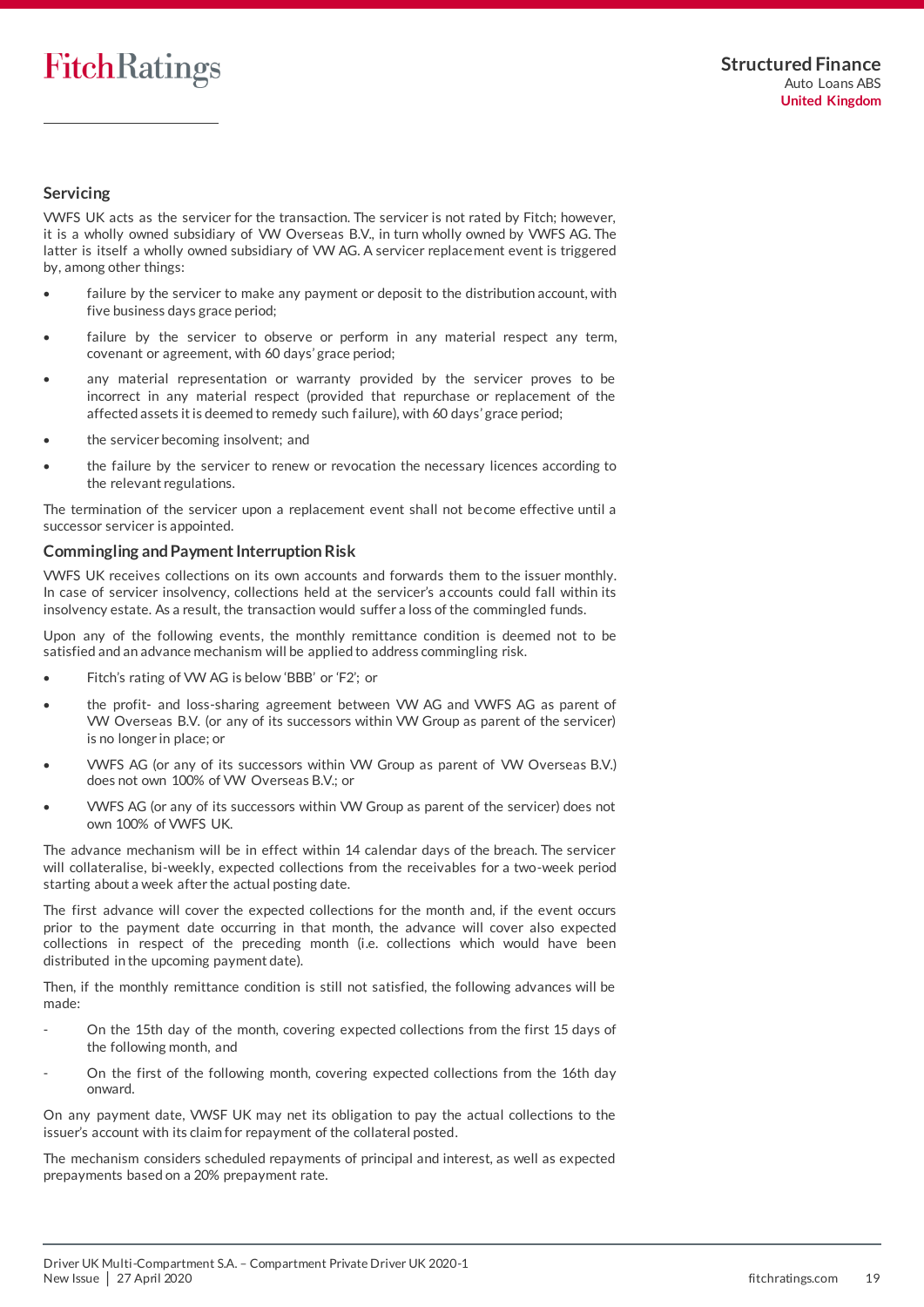

Fitch deems the proposed mechanisms to adequately address commingling risk.

Upon a servicer replacement event, the servicer following instruction by the issuer, shall cease collecting into its collection account and a replacement servicer shall take over upon appointment. Upon servicer insolvency, which would constitute a notification event, obligors will be instructed to pay directly into the issuer's account or such other account as specified by the issuer.

The servicer is committed to transfer collections to the issuer's account within 90 business days of the due date. If not, it would constitute a servicer replacement event unless it is due to reasons outside the servicer's control and remedied within 90 days. This would include the event of default of the bank holding collections, thus making payment of received collections an implicit guarantee by VWFS UK.

The reserve in the cash collateral account is in place to cover potential payment disruptions in such an event for about six months. The combination of these structural elements adequately reduces payment interruption risk, in our view.

#### **Set-Off Risk**

Fitch considers set-off risk immaterial in the transaction. VWFS UK is not a deposit-taking entity so there can be no deposit set-off risk. Further, even though customers are obliged to take out third-party insurance, these insurance premiums are not financed. VWFS UK finances maintenance contracts, but those are not securitised and constitute separate contracts to the vehicle financing agreement. Therefore, no legal set-off right arises against VWFS UK or the issuer under UK consumer law.

#### **Account Bank**

Elavon Financial Services DAC acts as account bank for the issuer.

The account bank is an eligible counterparty, according to Fitch's counterparty criteria. Should the account bank not be rated at least, either 'A' or 'F1', the downgraded bank is contractually obliged to replace itself with an eligible entity rated at least 'A' or 'F1'.

The replacement shall be implemented between 60 days from the downgrade. Replacement costs will be borne by the account bank up to a cap, any excess will be borne by the issuer. The outgoing account bank will continue to provide services under the bank account agreement until an eligible replacement is appointed.

#### **Swap Counterparty**

At closing, the issuer entered into two interest rate swap agreements, one with DZ Bank AG (AA-/Negative/F1+) for the class A swap and another one with Banco Santander, S.A. (a(dcr)/Negative/F2) for the class B swap. The mechanics of the swaps are described in more detail in *Interest Rate Swap*. The swaps will be in place for the entire lifetime of the rated notes, as per the documentation.

The list of swap counterparties is included in the *Transaction Parties* table. According to the transaction documentation, the swap counterparties of the revolving series need to be rated at least 'A' or 'F1' to be eligible. Otherwise, they are contractually obliged to post collateral while being rated at least 'BBB-' or 'F3' or procure an eligible guarantee. The swap counterparties are eligible, according to Fitch's counterparty criteria.

The swap agreements contain provisions for the calculation of collateral amount and for the timing to post it in line with *Fitch's Structured Finance and Covered Bonds Counterparty Criteria: Derivative Addendum*.

## <span id="page-19-0"></span>**Criteria Application, Model and Data Adequacy**

#### **Criteria Application**

See page 2 for the list o[f Applicable Criteria.](#page-1-2) 

The nature of the underlying receivables is highly granular and homogeneous, so Fitch has analysed the portfolio credit risk in accordance with its *Consumer ABS Rating Criteria*. The VT and RV risk were analysed using *Consumer ABS Rating Criteria – Residual Value Addendum*.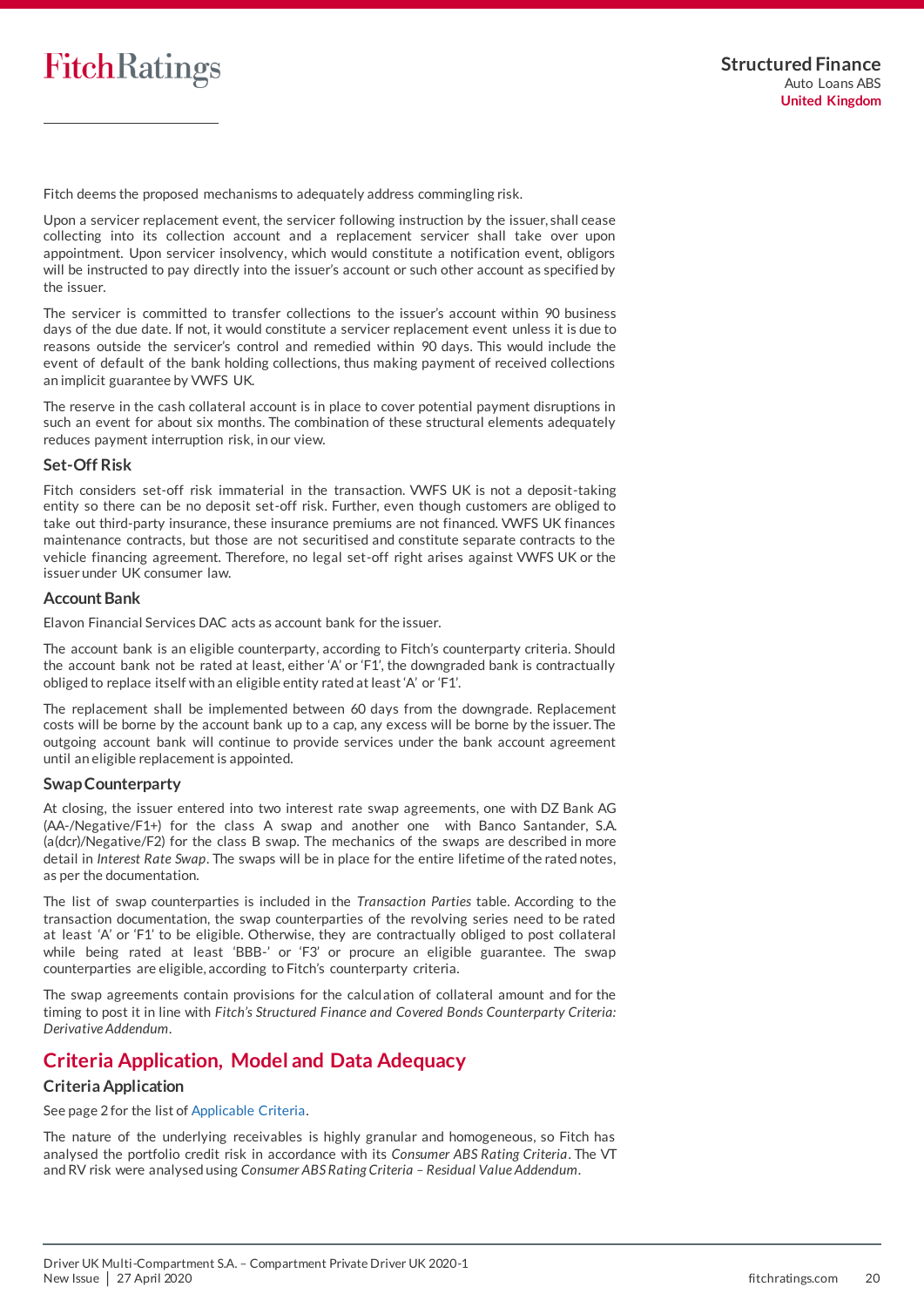#### **Models**

The models below were used in the analysis. Click on the link for a description of the model.

#### [UK Voluntary Termination Model](https://www.fitchratings.com/site/structuredfinance/abs/ukvt)

#### [Multi-Asset Cash Flow Model](https://www.fitchratings.com/site/structuredfinance/emeacfm)

#### **Data Adequacy**

Fitch was provided with an extensive set of data for the asset analysis. The list below is not exhaustive but includes a comprehensive representation of what was provided.

- detailed stratifications of the total loan book as of December 2019;
- origination volumes since 2002 for the sub-portfolios of new/used and HP/PCP vehicles;
- dynamic, monthly delinquency data from June 2007 for the combinations of subportfolios of new/used and HP/PCP vehicles;
- monthly outstanding loan book balance since June 2007 for the combinations of subportfolios of new/used and HP/PCP vehicles;
- static, quarterly gross and net loss vintages since 2002 for all combinations of the subportfolios of product type (PCP/HP), vehicle type (new/used) and termination type (default, VT, RV early settlement);
- dynamic recoveries since 2002, split by all combinations of contract type (PCP/HP), vehicle type (new/used) and termination type (default, VT, RV, early settlement) split in cash and sale recoveries. The data are split in two groups; recoveries received within and after 18 months of termination;
- dynamic, monthly profit and loss data on VT terminations since July 2002 and RV sale proceeds since September 2004;
- loan-by-loan data of the final pool with cut-off date March 2020, including among others original and remaining balance, deposit, contractual RV, seasoning and remaining term;
- detailed pool stratifications and amortisation profiles for the monthly loan instalments and residual values for the final pool with cut-off date March 2020; and
- dynamic, monthly prepayment data from June 2008 for the originator's overall loan book.

In Fitch's view, the overall level of data available was adequate to support the rating analysis.

### <span id="page-20-0"></span>**Surveillance**

Throughout the life of the transaction, Fitch will monitor the performance of the collateral and any changes at the servicer, or with the structure, that may influence the ratings of the notes.

Fitch will receive monthly investor reports detailing the performance of the portfolio. The agency assigned an Issuer Report Grade of five stars, in accordance with its special report *EMEA ABS Issuer Report Grades*, dated 14 November 2011. The monthly reports will provide the basis for the agency's surveillance of the performance of the transaction against base-case expectations and the performance of the industry as a whole. Where appropriate, the agency may ask to monitor further data from VWFS UK.

The ratings on the transaction will be reviewed by a committee at least once every 12 months, or when considered appropriate (e.g. if there is a deterioration in performance, an industrywide development, or a change at VWFS UK that may influence the transaction) with any affirmation or change in the ratings disseminated publicly.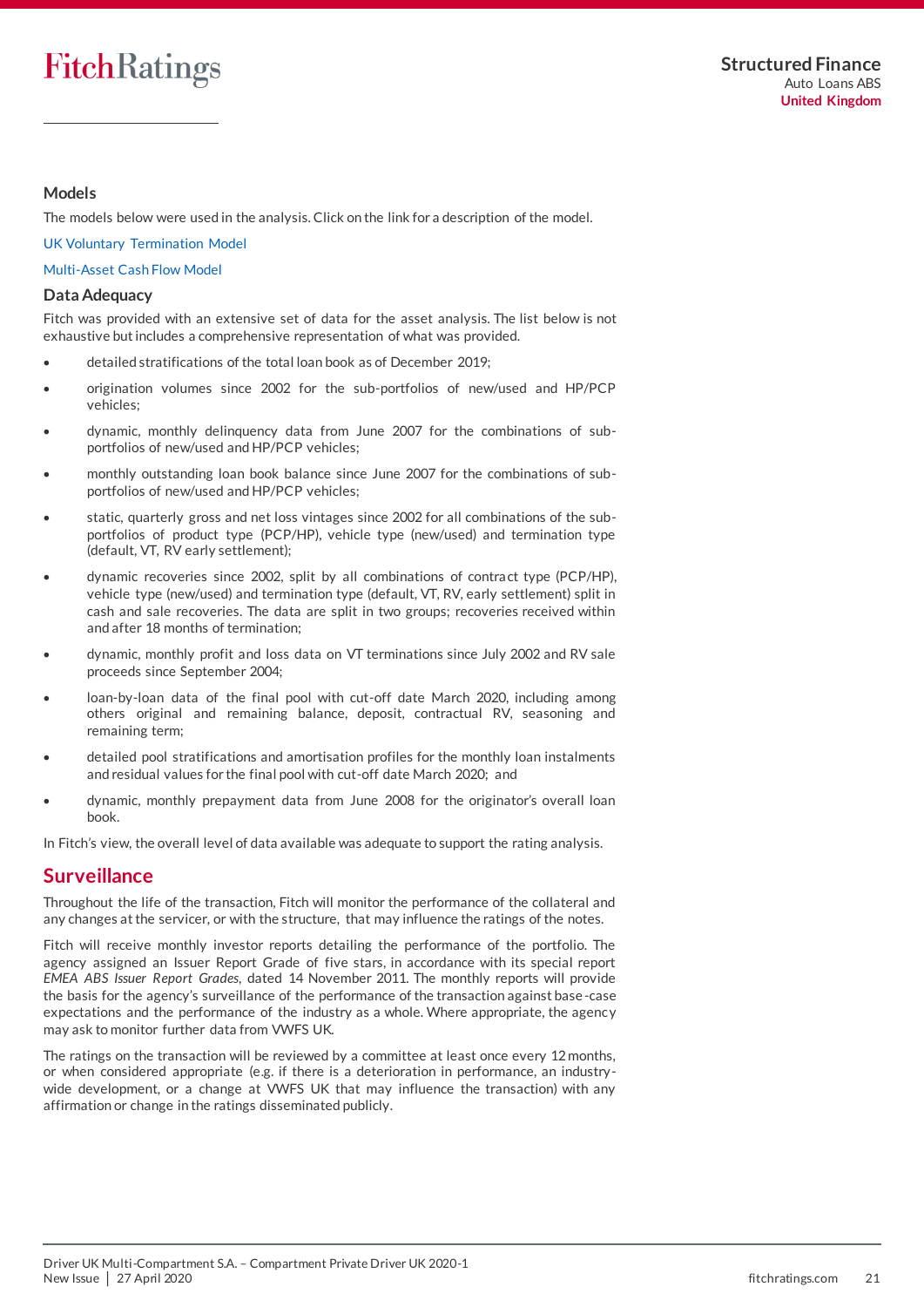# <span id="page-21-0"></span>**Appendix 1: Origination and Servicing**

#### **Originator Overview**

VWFS UK is a wholly owned subsidiary of VWFS AG, which has its headquarters in Braunschweig, Germany.

VWFS UK offers finance products in the UK supporting the automotive brands within the VW Group, including Volkswagen, Volkswagen commercial vehicles, Audi, Bentley, SEAT and Skoda. The portfolio also includes Porsche and Lamborghini vehicles.

VWFS UK was established in 1994. It is the second-largest (in terms of retail financing) finance subsidiary within the VW Group after the German parent company operation. The UK administrative and operational headquarters are in Milton Keynes, where more than 900 people are employed.

#### *Originator Overview*

VWFS UK predominantly offers two standard retail financing products to its UK customers, both of which take the legal form of a HP agreement:

- **PCP agreements**: Under a PCP contract, obligors pay equal monthly instalments. At the end of the term, they have the option to purchase the vehicle by making the balloon payment or returning the vehicle to VWFS UK. PCP contracts are typically originated with terms between 18 and 48 months.
- **HP agreements**: Under an HP contract, obligors pay equal monthly instalments throughout the term of the loan, after which the title is transferred to the obligor after settlement of the title transfer fee. Typical HP contract tenors range from 12-60 months.

VWFS UK's lending portfolio has grown significantly over the past five years, with recent growth driven by an increased focus on PCP products, which offer customers lower monthly payments than HP. VWFS UK markets its PCP product by making it affordable to customers and encouraging them to purchase a new vehicle when the contract matures. Most originations are through PCP vehicles. The origination share of new PCP vehicles appears to have plateaued and has floated at about 70% of originations over the past few years. The share of PCP used vehicles is still growing, whereas the overall share of HP contracts has declined to less than 10%.

#### *Underwriting*

Contract applications are made through VW's dealer network. The applications are input by the dealer in VWFS UK's in-house-developed credit application system. The system then accesses data from Experian and TransUnion, two credit reference agencies, to verify customer data and obtain additional credit information on the applicant.

The scoring system used by the originator classifies applications into five risk bands (low to high). The lowest-risk bands are generally automatically accepted as part of the scoring process; the higher-risk bandings are judged by an underwriter and have lower acceptance rates. The highest bands will have zero acceptances.

Prior to contract activation of accepted applications, additional fraud and anti-money laundering checks are performed. Both automated and manual approvals are monitored by VWFS UK's risk management against internal targets.

#### *Residual Value Setting*

For setting the RVs of the VW brands, VWFS UK relies mainly on its own monthly disposal data and on an anonymous comparison of RVs across the industry provided by an external provider. Remarketing performance data are used both from VWFS UK and VW Group to set the starting point value for each key model. The expected life cycle depreciation is incorporated based on historical experience. At the same time, depreciation is adjusted depending on the specifics of each model, including all the possible variations of the model and its accessories.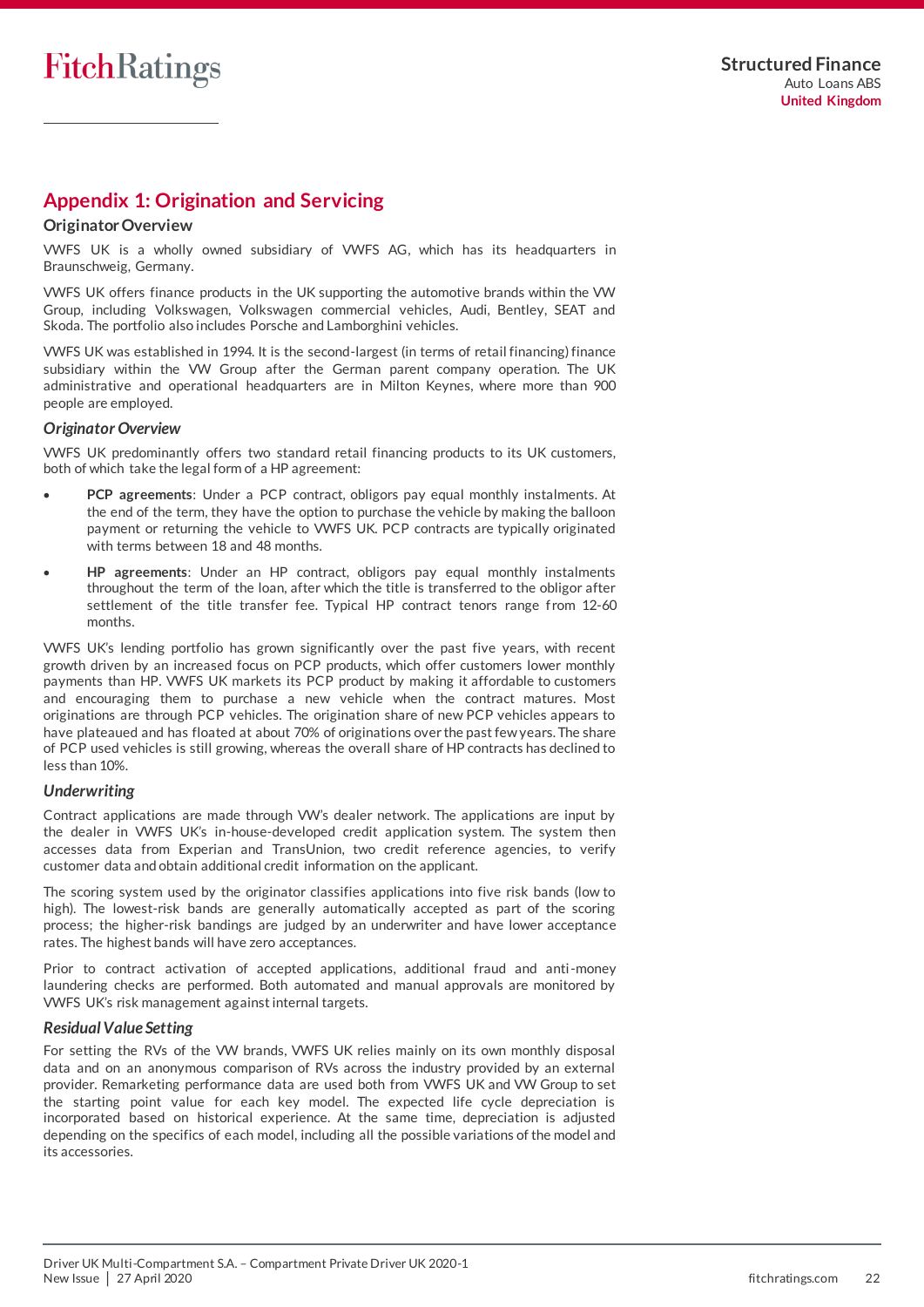

The contractual RV is set and reviewed in a committee consisting of senior staff from across the business on a monthly basis for VW Group brands. The contractual balloon amount at maturity is set with a buffer below the projected market RV to avoid remarketing losses. Only a small percentage of vehicles from monthly maturing PCP contracts has been returned historically.

VWFS UK regularly monitors the vehicles' remarketing performance. It also tracks the return rates of vehicles on PCP agreements and the forecast equity of vehicles based on external valuation forecasts. Finally, the average value of used cars is tracked against the retail price index to indicate how the market is behaving in comparison to the wider economy.

#### *Servicing and Collections*

Obligors pay via direct debit. VWFS UK's collection process is managed in-house for the early arrears stages. Based on the contracts' risk profiles and balance, arrears cases are ass igned to different work queues. If a payment is not received by VWFS UK it is usual to automatically represent the direct application request. If payment fails for a second time, VWFS UK will contact the obligors by telephone or, if the obligors cannot be contacted by telephone, by letter.

Contracts are typically terminated by VWFS UK after 90 days of delinquency and written off 180 days after termination. The repossession process is outsourced to external agents who will either arrange for the delivery of the vehicle or alternatively collect payment of the outstanding balance. If a customer has paid more than a third of the total amount payable prior to termination, then VWFS UK will proceed with a return of goods action via its solicitors.

VWFS UK's remarketing strategy uses a "blended" sales approach that aims to maximise used vehicle sales values and volumes, control stock and protect residual values. Vehicles are mainly sold through VWFS UK's online portal, offered first to dealer network and then to third party buyers. Unsold vehicles are then put on centres run by British Car Auction. Additional sales channels place vehicles with the brand network or through joint brand auction initiatives. Auction performance, stock and conversion rates are regularly monitored by brand and contract and benchmarked.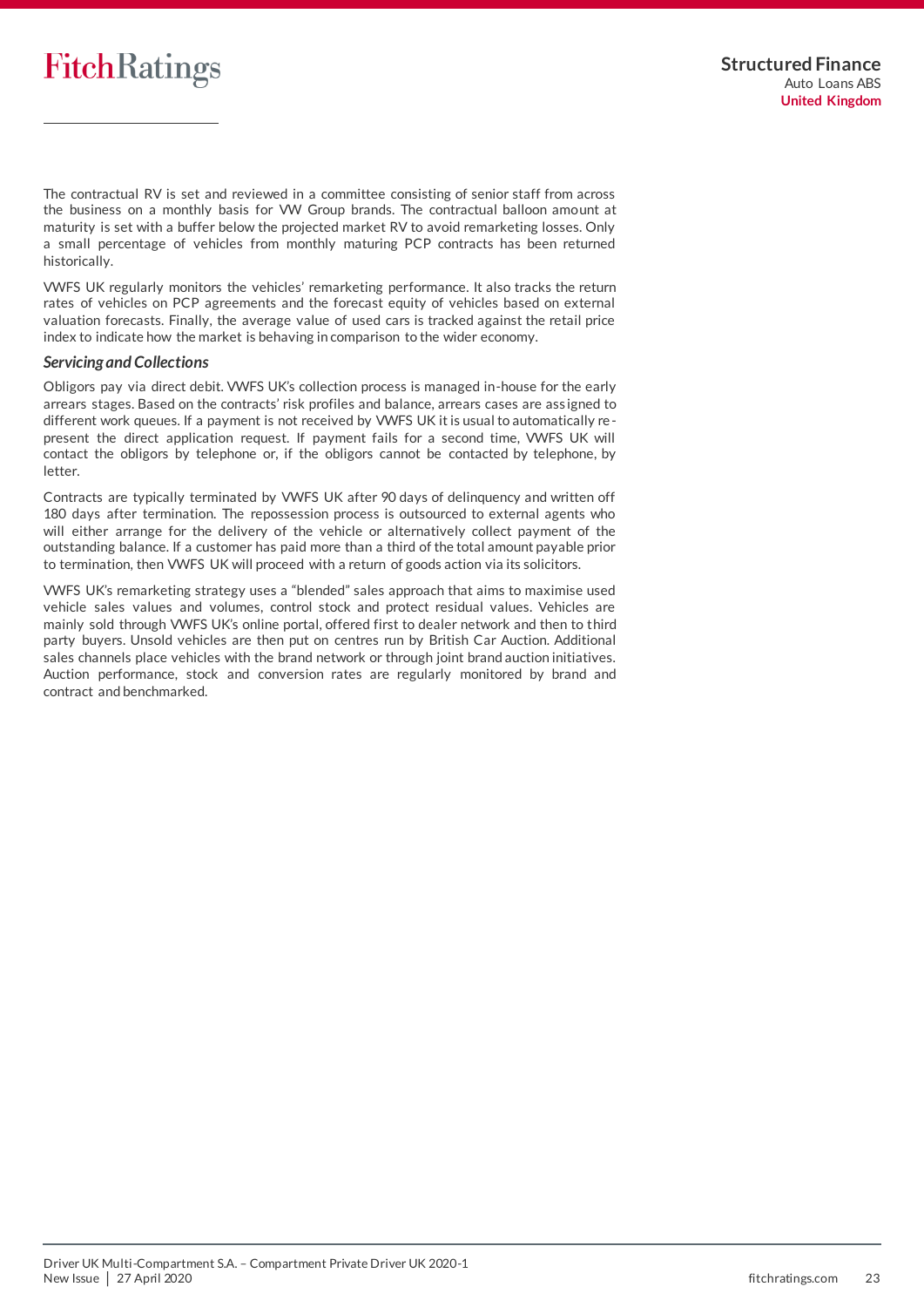# <span id="page-23-0"></span>**Appendix 2: ESG Relevance Score**

# FitchRatings

Environmental (E)

 $\overline{a}$ 

 $m \geq 5$ 

### **Private Driver UK 2020-1**

**Credit-Relevant ESG Derivation** 

.<br>Private Driver UK 2020-1 has 6 ESG potential rating drivers

- Private Driver UK 2020-1 has exposure to regulatory risks, fines, or compliance costs related to emissions, energy consumption and/or related reporting standards but this has very low impact on the rating
- Private Driver UK 2020-1 has exposure to macroeconomic factors and sustained structural shifts in secular preferences affecting consumer behavior but this has very low impact on the rating
- Governance is minimally relevant to the rating and is not currently a driver

|                  |                |               | <b>Overall ESG Scale</b> |
|------------------|----------------|---------------|--------------------------|
| key driver       | $\circ$        | issues        | 5                        |
| driver           | 0              | <i>issues</i> | $\overline{a}$           |
| potential driver | 6              | <i>issues</i> | $\overline{3}$           |
| not a rating     | $\overline{4}$ | issues        | $\overline{2}$           |
| driver           | 4              | <i>issues</i> | n                        |

**SF ESG Navigator** 

ABS - Auto

**How to Read This Page**<br>ESG scores range from 1 to 5 based on a 15-level color gradation. Red<br>(5) is most relevant and green (1) is least relevant.

The Environmental (Ep), Scribton Covernance (G) tables<br>break out the individual components of the scale. The right-hand box<br>shows the aggregate E, B, or G societ, General Issues are relevant<br>accors all markets with Sector-

depicted and the selection of the second of the selection of the Credit-Relevant ESG space. This societies the term of the second section and the selection of the selection of programs credit rating. The three selections

**Classification** of ESG issues has been developed from Fitch's sector<br>ratings criteria. The General Issues and Sector-Specific Issues draw on<br>the classification standards published by the Sustainability Accounting<br>Standard

|                | How relevant are E, S and G issues to the overall credit rating?                                                                                         |
|----------------|----------------------------------------------------------------------------------------------------------------------------------------------------------|
| 5              | Highly relevant; a key transaction or program rating driver that has a<br>significant impact on an individual basis.                                     |
| $\overline{a}$ | Relevant to transaction or program ratings; not a key rating driver but has<br>an impact on the ratings in combination with other factors.               |
| s              | Minimally relevant to ratings: either very low impact or actively mitigated in<br>a way that results in no impact on the transaction or program ratings. |
| $\overline{2}$ | Irrelevant to the transaction or program ratings: relevant to the sector.                                                                                |
|                | Irrelevant to the transaction or program ratings; irrelevant to the sector.                                                                              |

| <b>General Issues</b>                                         | E Score      | <b>Sector-Specific Issues</b>                                                                                                                                                         | Reference                   | <b>E</b> Scale |
|---------------------------------------------------------------|--------------|---------------------------------------------------------------------------------------------------------------------------------------------------------------------------------------|-----------------------------|----------------|
| GHG Emissions & Air Quality                                   |              | Regulatory risks, fines, or compliance costs related to emissions,<br>energy consumption and/or related reporting standards                                                           | Asset Quality: Surveillance | 5              |
| Energy Management                                             | $\mathbf{2}$ | Assets' energy/fuel efficiency and impact on valuation                                                                                                                                | Asset Quality: Surveillance |                |
| Water & Wastewater Management                                 |              | n.a                                                                                                                                                                                   | n.a.                        |                |
| Waste & Hazardous Materials<br>Management: Ecological Impacts |              | n.a.                                                                                                                                                                                  | n.a.                        |                |
| Exposure to Environmental Impacts                             |              | Asset, operations and/or cash flow exposure to extreme weather<br>events and other catastrophe risk, including but not limited to<br>flooding, hurricanes, tornadoes, and earthquakes | Surveillance                |                |
| Cocial (C)                                                    |              |                                                                                                                                                                                       |                             |                |

| <b>General Issues</b>                                         | S Score        | <b>Sector-Specific Issues</b>                                                                                                                    | Reference                      | <b>S</b> Scale |
|---------------------------------------------------------------|----------------|--------------------------------------------------------------------------------------------------------------------------------------------------|--------------------------------|----------------|
| Human Rights, Community Relations.<br>Access & Affordability  |                | n.a.                                                                                                                                             | n.a.                           | 5              |
| Customer Welfare - Fair Messaging,<br>Privacy & Data Security |                | Compliance with consumer protection related regulatory<br>requirements, such as fair/transparent lending, data security, and<br>safety standards | Operational Risk: Surveillance |                |
| Labor Relations & Practices                                   | $\overline{2}$ | Labor practices, pension obligations and related litigation                                                                                      | Surveillance                   |                |
| Employee Wellbeing                                            |                | n.a.                                                                                                                                             | n.a.                           |                |
| Exposure to Social Impacts                                    | $\overline{3}$ | Macroeconomic factors and sustained structural shifts in secular<br>preferences affecting consumer behavior                                      | Asset Quality: Surveillance    |                |

#### Governance (G)

| <b>General Issues</b>                                       | <b>G</b> Score | <b>Sector-Specific Issues</b>                                                                                                                              | Reference                                                                                             | <b>G</b> Scale |
|-------------------------------------------------------------|----------------|------------------------------------------------------------------------------------------------------------------------------------------------------------|-------------------------------------------------------------------------------------------------------|----------------|
| Rule of Law, Institutional and<br><b>Requlatory Quality</b> | Š              | Jurisdictional legal risks; regulatory effectiveness; supervisory<br>oversight; foreclosure laws; government support and intervention                      | Asset Isolation and Legal Structure: Asset Quality: Rating Caps:<br>Surveillance                      | 5              |
| Transaction & Collateral Structure                          | $\overline{3}$ | Asset isolation: resolution/insolvency remoteness: legal structure:<br>structural risk mitigants: complex structures                                       | Asset Isolation and Legal Structure: Asset Quality: Financial<br>Structure; Rating Caps; Surveillance |                |
| Transaction Parties & Operational Risk                      | 3              | Counterparty risk: origination, underwriting and/or aggregator<br>standards: borrower/lessee/sponsor risk:<br>originator/servicer/manager/operational risk | Asset Quality; Financial Structure; Operational Risk; Rating Caps;<br>Surveillance                    |                |
| Data Transparency & Privacy                                 | 3              | Transaction data and periodic reporting                                                                                                                    | Asset Isolation and Legal Structure; Asset Quality; Financial<br>Structure; Surveillance              |                |
|                                                             |                |                                                                                                                                                            |                                                                                                       |                |